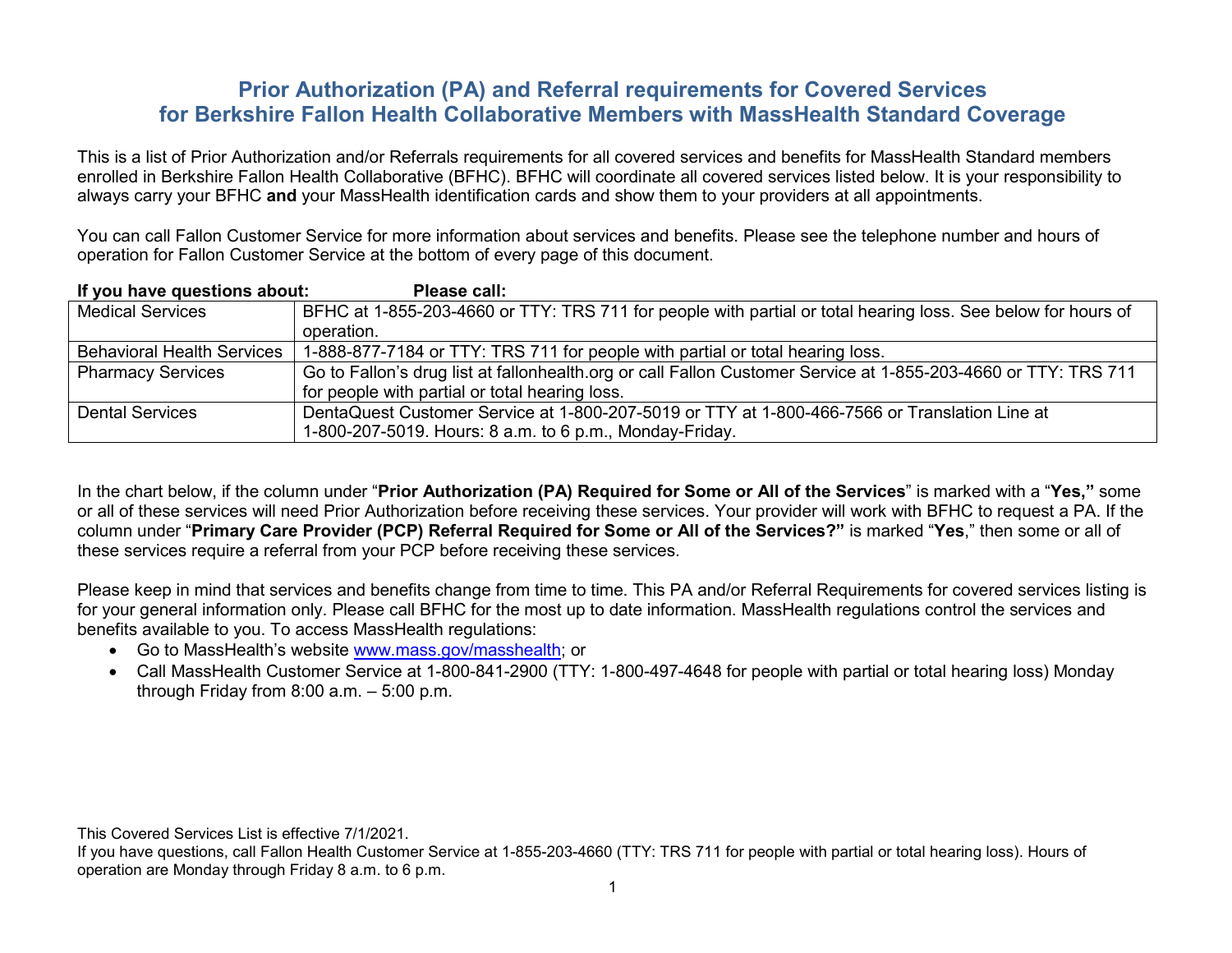| <b>MassHealth Standard and CommonHealth Covered Services</b>                                                                                      | <b>Prior Authorization (PA)</b><br><b>Required for Some or All of the</b>                          | <b>Primary Care Provider</b><br>(PCP) Referral Required for |
|---------------------------------------------------------------------------------------------------------------------------------------------------|----------------------------------------------------------------------------------------------------|-------------------------------------------------------------|
|                                                                                                                                                   | <b>Services?</b><br><b>Yes or No</b>                                                               | Some or All of the<br><b>Services? Yes or No</b>            |
| <b>Emergency Services</b>                                                                                                                         |                                                                                                    |                                                             |
| <b>Emergency Inpatient and Outpatient Services</b>                                                                                                | <b>NO</b>                                                                                          | <b>NO</b>                                                   |
| <b>Medical Services</b>                                                                                                                           |                                                                                                    |                                                             |
| <b>Abortion Services</b>                                                                                                                          | $\star$                                                                                            | $\star$                                                     |
| <b>Acupuncture Treatment</b>                                                                                                                      | <b>NO</b>                                                                                          | <b>NO</b>                                                   |
| For use for pain relief or anesthesia.                                                                                                            | 20 sessions per year without<br>authorization; pre-authorization<br>required for additional visits |                                                             |
| <b>Acute Inpatient Hospital Services</b>                                                                                                          | <b>YES</b>                                                                                         | <b>NO</b>                                                   |
| Includes all inpatient services in an acute hospital, such as daily<br>physician intervention, surgery, obstetrics, behavioral health, radiology, |                                                                                                    |                                                             |
| laboratory, and other diagnostic and treatment procedures. (May require                                                                           |                                                                                                    |                                                             |
| pre-screening.)                                                                                                                                   |                                                                                                    |                                                             |
| <b>Acute Outpatient Hospital Services</b>                                                                                                         | <b>YES</b>                                                                                         | <b>YES</b>                                                  |
| Services in a hospital's outpatient department or satellite clinic. They are                                                                      |                                                                                                    |                                                             |
| generally provided, directed, or ordered by a physician. Services include                                                                         |                                                                                                    |                                                             |
| specialty care, observation services, day surgery, diagnostic services,                                                                           |                                                                                                    |                                                             |
| and rehabilitation services.                                                                                                                      |                                                                                                    |                                                             |
| <b>Adult Day Health Services</b>                                                                                                                  | $\star$                                                                                            | $\star$                                                     |
| Center-based services, offered by DPH licensed adult day health                                                                                   |                                                                                                    |                                                             |
| providers, have the general goal of meeting activities of daily living<br>(ADLs) and/or skilled nursing and therapeutic needs and may include:    |                                                                                                    |                                                             |
| Nursing services and health oversight                                                                                                             |                                                                                                    |                                                             |
| Nutritional or dietary services<br>$\bullet$                                                                                                      |                                                                                                    |                                                             |
| Care management and social service advocacy and support<br>$\bullet$                                                                              |                                                                                                    |                                                             |
| Counseling activities                                                                                                                             |                                                                                                    |                                                             |
| Transportation<br>$\bullet$                                                                                                                       |                                                                                                    |                                                             |
| <b>Adult Foster Care (AFC) Services</b>                                                                                                           | $\star$                                                                                            | $\star$                                                     |
| Community-based services provided to members 16 and older by a live-                                                                              |                                                                                                    |                                                             |
| in caregiver that meet member's need for assistance with:                                                                                         |                                                                                                    |                                                             |
| Activities of daily living (ADLs) and                                                                                                             |                                                                                                    |                                                             |
| Instrumental activities of daily living (IADLs)                                                                                                   |                                                                                                    |                                                             |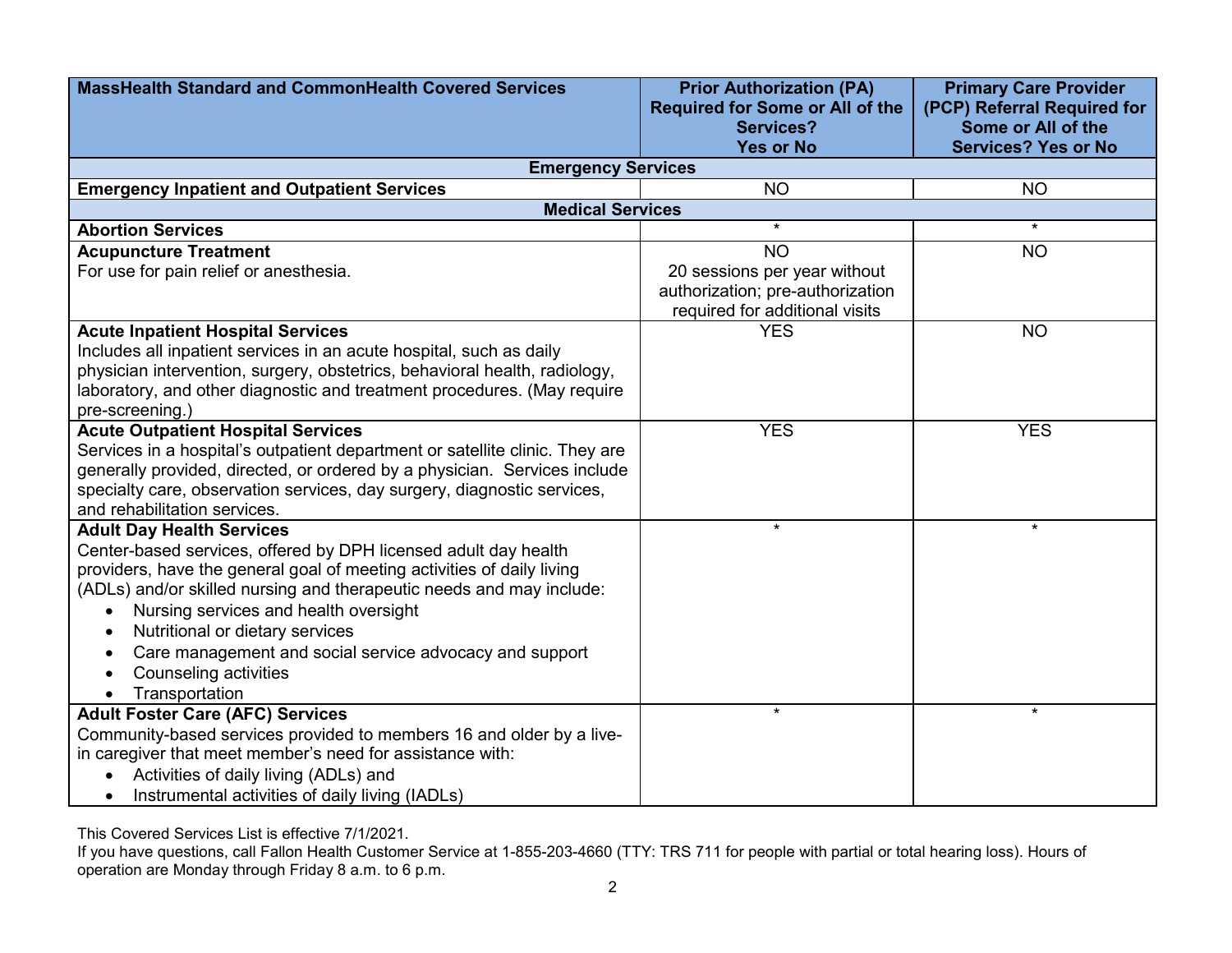| <b>MassHealth Standard and CommonHealth Covered Services</b>                                       | <b>Prior Authorization (PA)</b>        | <b>Primary Care Provider</b>                     |
|----------------------------------------------------------------------------------------------------|----------------------------------------|--------------------------------------------------|
|                                                                                                    | <b>Required for Some or All of the</b> | (PCP) Referral Required for                      |
|                                                                                                    | <b>Services?</b><br><b>Yes or No</b>   | Some or All of the<br><b>Services? Yes or No</b> |
| Nursing oversight and care management are provided by the<br>$\bullet$                             |                                        |                                                  |
| AFC provider.                                                                                      |                                        |                                                  |
| <b>Ambulatory Surgery Services</b>                                                                 | <b>YES</b>                             | <b>NO</b>                                        |
| Surgical, diagnostic, and medical services that provide diagnosis or                               |                                        |                                                  |
| treatment through operative procedures, including oral surgery, requiring                          |                                        |                                                  |
| general, local, or regional anesthesia to patients who do not require                              |                                        |                                                  |
| hospitalization or overnight services upon completion of the procedure,                            |                                        |                                                  |
| but who require constant medical supervision for a limited amount of time                          |                                        |                                                  |
| following the conclusion of the procedure.                                                         |                                        |                                                  |
| <b>Audiologist (Hearing) Services</b>                                                              | <b>YES</b>                             | <b>NO</b>                                        |
| Services include, but are not limited to, testing related to the                                   |                                        |                                                  |
| determination of hearing loss, evaluation for hearing aids, prescription for                       |                                        |                                                  |
| hearing-aid devices, and aural rehabilitation.                                                     |                                        |                                                  |
| <b>Chiropractic Services</b>                                                                       | <b>NO</b>                              | <b>NO</b>                                        |
| Chiropractic manipulative treatment, office visits, and some radiology<br>services (e.g., X-rays). |                                        |                                                  |
| <b>Chronic Disease and Rehabilitation Hospital (CDRH) Services</b>                                 | <b>YES</b>                             | <b>NO</b>                                        |
| Services in a chronic disease hospital or rehabilitation hospital. After 100                       |                                        |                                                  |
| days in a CDRH, you will be transferred from your plan to MassHealth                               |                                        |                                                  |
| fee-for-service to keep receiving CDRH services. [Note: Members who                                |                                        |                                                  |
| also receive Nursing Facility Services will be transferred after 100 days                          |                                        |                                                  |
| of combined CDRH and Nursing Facility Services.]                                                   |                                        |                                                  |
| <b>Community Health Center Services</b>                                                            | <b>YES</b>                             | <b>YES</b>                                       |
| Examples include:                                                                                  |                                        |                                                  |
| Specialty office visits<br>$\bullet$                                                               |                                        |                                                  |
| <b>OB/GYN</b> services                                                                             |                                        |                                                  |
| Pediatric services, including Early and Periodic Screening,                                        |                                        |                                                  |
| Diagnostic and Treatment (EPSDT) services                                                          |                                        |                                                  |
| <b>Medical social services</b>                                                                     |                                        |                                                  |
| Nutrition services, including diabetes self-management training                                    |                                        |                                                  |
| and medical nutrition therapy                                                                      |                                        |                                                  |
| Vaccines/immunizations                                                                             |                                        |                                                  |
| Health education                                                                                   |                                        |                                                  |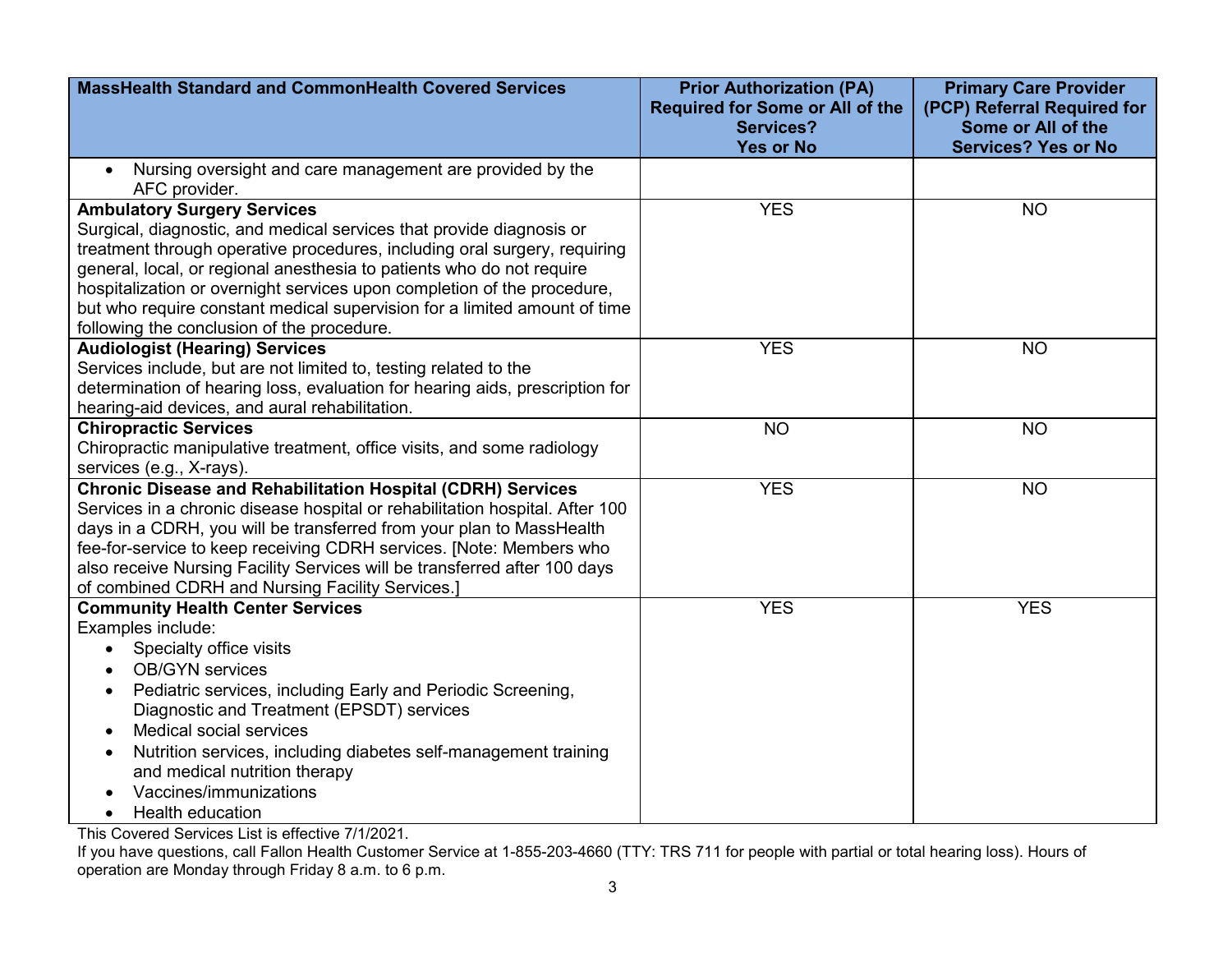| <b>MassHealth Standard and CommonHealth Covered Services</b>                                                                                   | <b>Prior Authorization (PA)</b><br><b>Required for Some or All of the</b><br><b>Services?</b> | <b>Primary Care Provider</b><br>(PCP) Referral Required for<br>Some or All of the |
|------------------------------------------------------------------------------------------------------------------------------------------------|-----------------------------------------------------------------------------------------------|-----------------------------------------------------------------------------------|
|                                                                                                                                                | <b>Yes or No</b>                                                                              | <b>Services? Yes or No</b>                                                        |
| <b>Day Habilitation Services</b>                                                                                                               |                                                                                               |                                                                                   |
| Center-based services for members with intellectual or developmental                                                                           |                                                                                               |                                                                                   |
| disabilities offered by a day habilitation provider may include:                                                                               |                                                                                               |                                                                                   |
| Nursing services and health care supervision                                                                                                   |                                                                                               |                                                                                   |
| Developmental skills training<br>$\bullet$                                                                                                     |                                                                                               |                                                                                   |
| Individualized activities or therapies                                                                                                         |                                                                                               |                                                                                   |
| Assistance with activities of daily living (ADLs)                                                                                              |                                                                                               |                                                                                   |
| <b>Diabetes Self-Management Training</b>                                                                                                       | <b>NO</b>                                                                                     | <b>YES</b>                                                                        |
| Diabetes self-management training and education services furnished to<br>an individual with pre-diabetes or diabetes by a physician or certain |                                                                                               |                                                                                   |
| accredited qualified health care professionals (e.g., registered nurses,                                                                       |                                                                                               |                                                                                   |
| physician assistants, nurse practitioners, and licensed dieticians).                                                                           |                                                                                               |                                                                                   |
| <b>Dialysis Services</b>                                                                                                                       | <b>YES</b>                                                                                    | <b>NO</b>                                                                         |
| Medically necessary renal dialysis that includes all services, supplies,                                                                       |                                                                                               |                                                                                   |
| and routine laboratory tests; also includes training for home dialysis.                                                                        |                                                                                               |                                                                                   |
| <b>Durable Medical Equipment (DME)</b>                                                                                                         | <b>YES</b>                                                                                    | <b>NO</b>                                                                         |
| Including but not limited to the purchase or rental of medical                                                                                 | Medical supplies = NO                                                                         |                                                                                   |
| equipment, replacement parts, and repair for such items.                                                                                       |                                                                                               |                                                                                   |
| Enteral Nutritional Supplements (formula) and breast pumps (one                                                                                |                                                                                               |                                                                                   |
| per birth or as medically necessary) are covered under your DME                                                                                |                                                                                               |                                                                                   |
| benefit.                                                                                                                                       |                                                                                               |                                                                                   |
| <b>Early Intervention Services</b>                                                                                                             | <b>YES</b>                                                                                    | <b>NO</b>                                                                         |
| <b>Family Planning Services</b>                                                                                                                | <b>NO</b>                                                                                     | <b>NO</b>                                                                         |
| <b>Fluoride Varnish</b>                                                                                                                        | <b>NO</b>                                                                                     | <b>NO</b>                                                                         |
| Fluoride varnish applied by pediatricians and other qualified health care                                                                      |                                                                                               |                                                                                   |
| professionals (physician assistants, nurse practitioners, registered<br>nurses, and licensed practical nurses) to members under age 21, during |                                                                                               |                                                                                   |
| a pediatric preventive care visit.                                                                                                             |                                                                                               |                                                                                   |
| <b>Group Adult Foster Care (GAFC)</b>                                                                                                          | $\star$                                                                                       | $\star$                                                                           |
| Community-based services, provided to members 22 or older by a GAFC                                                                            |                                                                                               |                                                                                   |
| direct care aide that meet member's need for assistance with:                                                                                  |                                                                                               |                                                                                   |
| Activities of daily living (ADLs) and                                                                                                          |                                                                                               |                                                                                   |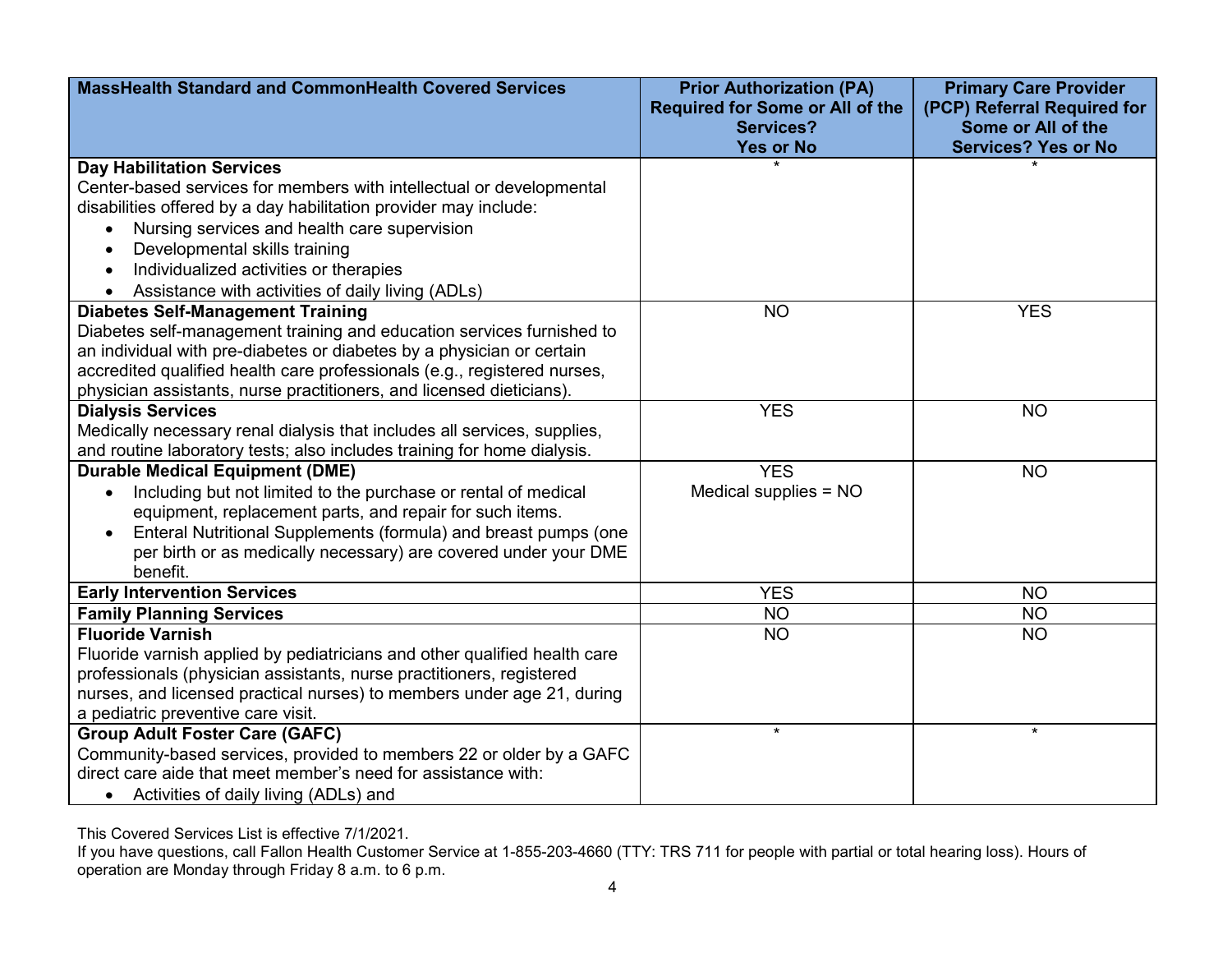| <b>MassHealth Standard and CommonHealth Covered Services</b>                                                                                                                                                                                                                                                                                                                                                           | <b>Prior Authorization (PA)</b><br><b>Required for Some or All of the</b><br><b>Services?</b><br><b>Yes or No</b> | <b>Primary Care Provider</b><br>(PCP) Referral Required for<br>Some or All of the<br><b>Services? Yes or No</b> |
|------------------------------------------------------------------------------------------------------------------------------------------------------------------------------------------------------------------------------------------------------------------------------------------------------------------------------------------------------------------------------------------------------------------------|-------------------------------------------------------------------------------------------------------------------|-----------------------------------------------------------------------------------------------------------------|
| Instrumental activities of daily living (IADLs).<br>$\bullet$<br>Nursing oversight and care management are provided by the<br>GAFC provider.                                                                                                                                                                                                                                                                           |                                                                                                                   |                                                                                                                 |
| <b>Hearing Aid Services</b>                                                                                                                                                                                                                                                                                                                                                                                            | <b>YES</b>                                                                                                        | <b>NO</b>                                                                                                       |
| <b>Home Health Services</b><br>Skilled and supportive care services provided in the member's home to<br>meet skilled care needs and associated activities of daily living to allow<br>the member to safely stay in their home. Available services include<br>skilled nursing, medication administration, home health aide, and<br>occupational, physical, and speech/language therapy.                                 | <b>YES</b>                                                                                                        | <b>NO</b>                                                                                                       |
| Hospice Services Members should discuss with MassHealth or their<br>health plan the options for receiving hospice services.                                                                                                                                                                                                                                                                                            | <b>YES</b>                                                                                                        | <b>NO</b>                                                                                                       |
| <b>Infertility Services</b><br>Diagnosis of infertility and treatment of underlying medical condition.                                                                                                                                                                                                                                                                                                                 | <b>YES</b>                                                                                                        | <b>YES</b>                                                                                                      |
| <b>Intensive Early Intervention Services</b><br>Provided to eligible children under three years of age who have a<br>diagnosis of autism spectrum disorder.                                                                                                                                                                                                                                                            | <b>YES</b>                                                                                                        | <b>NO</b>                                                                                                       |
| <b>Laboratory Services</b><br>All services necessary for the diagnosis, treatment, and prevention of<br>disease, and for the maintenance of health.                                                                                                                                                                                                                                                                    | <b>NO</b>                                                                                                         | <b>NO</b>                                                                                                       |
| <b>Medical Nutritional Therapy</b><br>Nutritional, diagnostic, therapy and counseling services for the purpose<br>of a medical condition that are furnished by a physician, licensed<br>dietician, licensed dietician/nutritionist, or other accredited qualified<br>health care professionals (e.g., registered nurses, physician assistants,<br>and nurse practitioners).                                            | <b>NO</b>                                                                                                         | <b>YES</b>                                                                                                      |
| <b>Nursing Facility Services</b><br>Services in a nursing facility. After 100 days in a nursing facility, you will<br>be transferred from your plan to MassHealth fee-for-service to keep<br>receiving Nursing Facility Services. [Note: Members who also receive<br>Chronic Disease Rehabilitation Hospital (CDRH) Services will be<br>transferred after 100 days of combined CDRH and Nursing Facility<br>Services.] | <b>YES</b>                                                                                                        | <b>NO</b>                                                                                                       |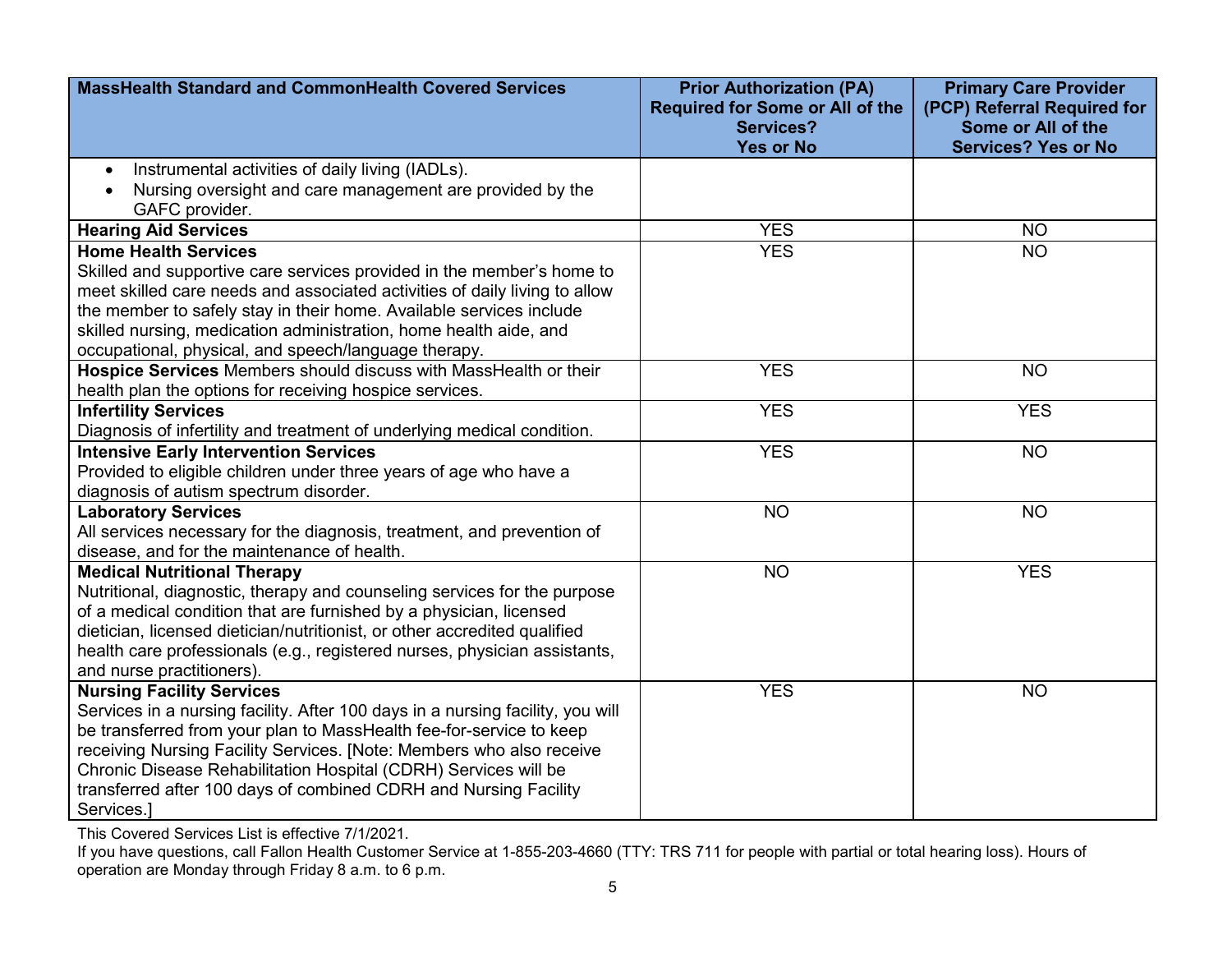| <b>MassHealth Standard and CommonHealth Covered Services</b>                                                                                                                                                                                                                                             | <b>Prior Authorization (PA)</b><br><b>Required for Some or All of the</b><br><b>Services?</b> | <b>Primary Care Provider</b><br>(PCP) Referral Required for<br>Some or All of the |
|----------------------------------------------------------------------------------------------------------------------------------------------------------------------------------------------------------------------------------------------------------------------------------------------------------|-----------------------------------------------------------------------------------------------|-----------------------------------------------------------------------------------|
|                                                                                                                                                                                                                                                                                                          | <b>Yes or No</b>                                                                              | <b>Services? Yes or No</b>                                                        |
| <b>Orthotic Services</b>                                                                                                                                                                                                                                                                                 | <b>YES</b>                                                                                    | <b>NO</b>                                                                         |
| Braces (non-dental) and other mechanical or molded devices to support                                                                                                                                                                                                                                    |                                                                                               |                                                                                   |
| or correct any defect of form or function of the human body.                                                                                                                                                                                                                                             |                                                                                               |                                                                                   |
| <b>Oxygen and Respiratory Therapy Equipment</b>                                                                                                                                                                                                                                                          | <b>YES</b>                                                                                    | <b>NO</b>                                                                         |
| <b>Personal Care Attendant *</b><br>Services to assist members with activities of daily living and instrumental<br>activities of daily living, for example:<br><b>Bathing</b><br>$\bullet$<br><b>Dressing</b><br>Mobility/Transfers<br>Passive range of motion<br>Toileting<br>Eating                    | $\star$                                                                                       | $\star$                                                                           |
| Medication management                                                                                                                                                                                                                                                                                    |                                                                                               |                                                                                   |
| <b>Podiatrist Services</b>                                                                                                                                                                                                                                                                               | <b>YES</b>                                                                                    | <b>NO</b>                                                                         |
| Services for footcare                                                                                                                                                                                                                                                                                    |                                                                                               |                                                                                   |
| Primary Care (provided by member's PCC or PCP)<br>Examples include:<br>Office visits for primary care<br>Annual gynecological exams<br>Prenatal care<br>Diabetes self-management training<br>Tobacco cessation services<br>Fluoride varnish to prevent tooth decay in children and teens up<br>to age 21 | <b>NO</b>                                                                                     | <b>NO</b>                                                                         |
| <b>Private Duty Nursing/Continuous Skilled Nursing</b>                                                                                                                                                                                                                                                   | $\star$                                                                                       | $\star$                                                                           |
| A nursing visit of more than two continuous hours of nursing services.<br>This service can be provided by a home health agency, continuous                                                                                                                                                               |                                                                                               |                                                                                   |
| skilled nursing agency, or an independent nurse.<br><b>Prosthetic Services</b>                                                                                                                                                                                                                           | <b>YES</b>                                                                                    | <b>NO</b>                                                                         |
| <b>Radiology and Diagnostic Services</b>                                                                                                                                                                                                                                                                 |                                                                                               |                                                                                   |
|                                                                                                                                                                                                                                                                                                          |                                                                                               |                                                                                   |
| Examples include:                                                                                                                                                                                                                                                                                        |                                                                                               |                                                                                   |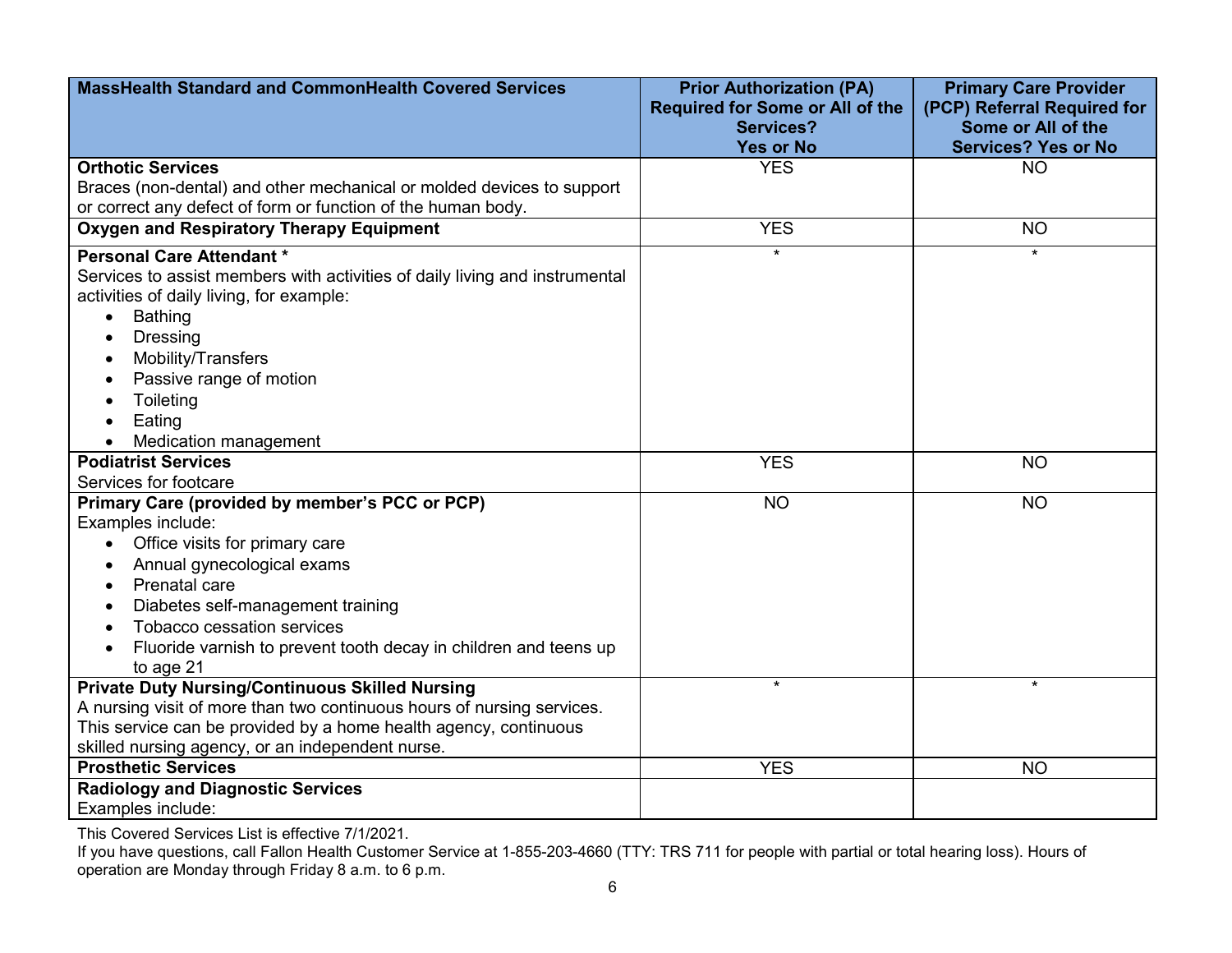| <b>MassHealth Standard and CommonHealth Covered Services</b>                                                                                                                                                                                                                                                                                                                    | <b>Prior Authorization (PA)</b><br><b>Required for Some or All of the</b><br><b>Services?</b><br><b>Yes or No</b> | <b>Primary Care Provider</b><br>(PCP) Referral Required for<br>Some or All of the<br><b>Services? Yes or No</b> |
|---------------------------------------------------------------------------------------------------------------------------------------------------------------------------------------------------------------------------------------------------------------------------------------------------------------------------------------------------------------------------------|-------------------------------------------------------------------------------------------------------------------|-----------------------------------------------------------------------------------------------------------------|
| • X-Rays                                                                                                                                                                                                                                                                                                                                                                        | <b>NO</b>                                                                                                         | <b>YES</b>                                                                                                      |
| Magnetic resonance imagery (MRI) and other imaging studies<br>Radiation oncology services performed at radiation oncology<br>centers (ROCs) that are independent of an acute outpatient<br>hospital or physician service                                                                                                                                                        | <b>YES</b>                                                                                                        | <b>YES</b>                                                                                                      |
| <b>School Based Health Center Services</b>                                                                                                                                                                                                                                                                                                                                      |                                                                                                                   |                                                                                                                 |
| All covered services delivered in School Based Health Centers (SBHCs),<br>when such services are rendered by a hospital, hospital-licensed health<br>center, or community health center.                                                                                                                                                                                        |                                                                                                                   |                                                                                                                 |
| <b>Specialists</b>                                                                                                                                                                                                                                                                                                                                                              | <b>NO</b>                                                                                                         | <b>NO</b>                                                                                                       |
| Examples include:<br>Office visits for specialty care<br>OB/GYN (No referral needed for prenatal care and annual<br>gynecological exam)<br>Medical nutritional therapy                                                                                                                                                                                                          |                                                                                                                   |                                                                                                                 |
| <b>Therapy Services</b><br>Therapy services include diagnostic evaluation and therapeutic<br>intervention, which are designed to improve, develop, correct,<br>rehabilitate, or prevent the worsening of functional capabilities and/or<br>disease, injury, or congenital disorder.<br>Examples include:<br>Occupational therapy<br>Physical therapy<br>Speech/language therapy | NO up to 60 combined OT/PT<br>and 30 ST visits; YES after those<br>numbers                                        | <b>NO</b>                                                                                                       |
| <b>Tobacco Cessation Services</b><br>Face-to-face individual and group tobacco cessation counseling and<br>tobacco cessation drugs, including nicotine replacement therapy (NRT).                                                                                                                                                                                               | <b>NO</b>                                                                                                         | <b>NO</b>                                                                                                       |
| <b>Wigs</b><br>As prescribed by a physician and related to a medical condition.                                                                                                                                                                                                                                                                                                 | <b>NO</b>                                                                                                         | <b>NO</b>                                                                                                       |
| Early and Periodic Screening, Diagnostic and Treatment (EPSDT) Services for Children Under Age 21                                                                                                                                                                                                                                                                               |                                                                                                                   |                                                                                                                 |
| <b>Screening Services</b><br>Children should go to their Primary Care Provider (PCP) for preventive                                                                                                                                                                                                                                                                             |                                                                                                                   |                                                                                                                 |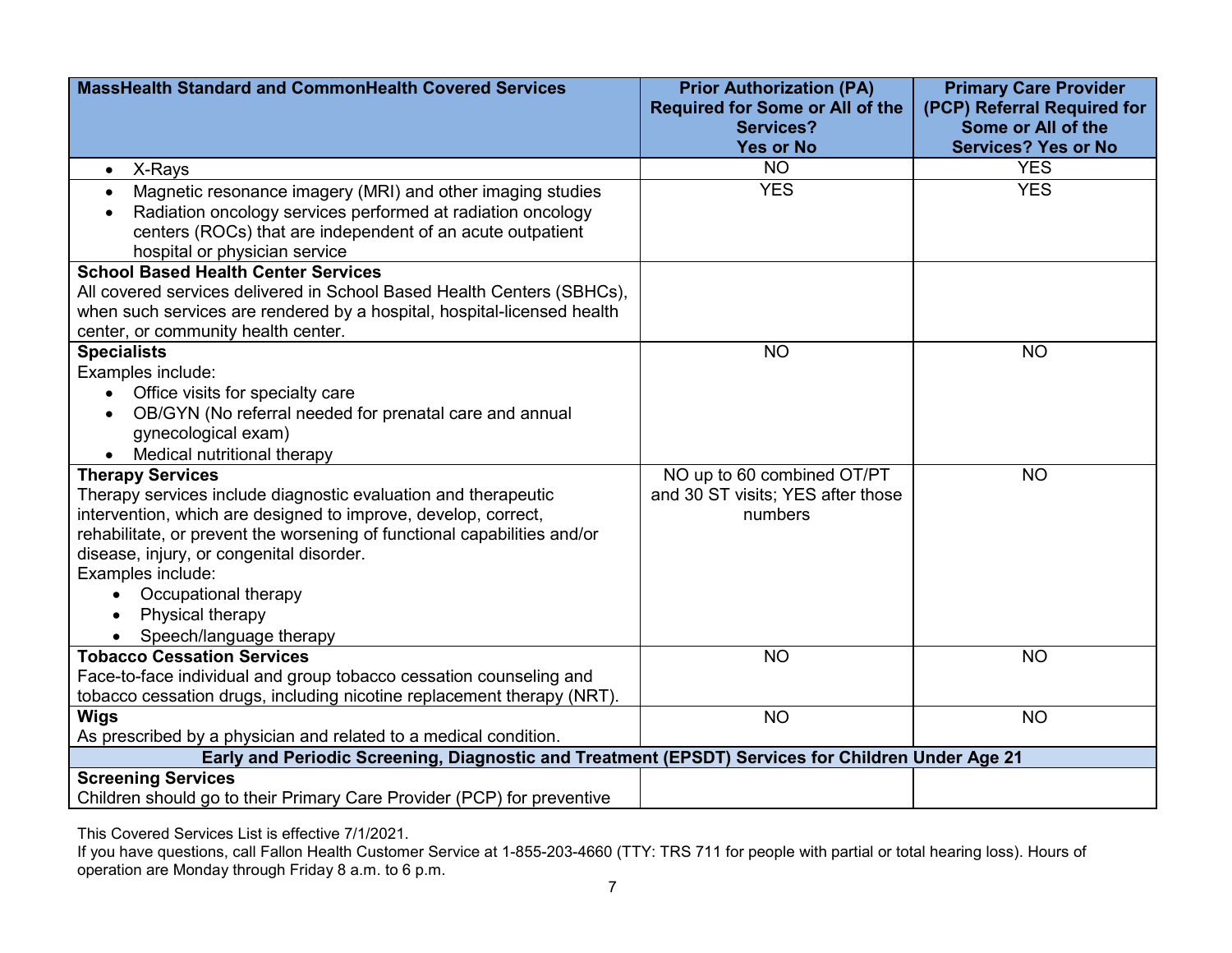| <b>MassHealth Standard and CommonHealth Covered Services</b>                                                                                                                                                                                                                                                                                                                         | <b>Prior Authorization (PA)</b><br><b>Required for Some or All of the</b><br><b>Services?</b> | <b>Primary Care Provider</b><br>(PCP) Referral Required for<br>Some or All of the |
|--------------------------------------------------------------------------------------------------------------------------------------------------------------------------------------------------------------------------------------------------------------------------------------------------------------------------------------------------------------------------------------|-----------------------------------------------------------------------------------------------|-----------------------------------------------------------------------------------|
|                                                                                                                                                                                                                                                                                                                                                                                      | <b>Yes or No</b>                                                                              | <b>Services? Yes or No</b>                                                        |
| healthcare visits even when they are well. As part of these visits, PCPs<br>can perform screenings that can identify health problems or risks. These<br>screenings include physical, mental, developmental, dental, hearing,<br>vision, and other screening tests to detect potential problems. Routine<br>visits with a dental provider are also covered for children under age 21. | <b>NO</b>                                                                                     | <b>NO</b>                                                                         |
| <b>Diagnosis Services</b>                                                                                                                                                                                                                                                                                                                                                            | <b>YES</b>                                                                                    | <b>YES</b>                                                                        |
| Diagnostic testing is performed to follow up when a risk is identified.                                                                                                                                                                                                                                                                                                              |                                                                                               |                                                                                   |
| <b>Dental Services</b>                                                                                                                                                                                                                                                                                                                                                               | $\star$                                                                                       | $\star$                                                                           |
| <b>Adult Dentures</b><br>Full and partial dentures, and adjustments and repairs to those dentures,<br>for adults ages 21 and over.*                                                                                                                                                                                                                                                  |                                                                                               |                                                                                   |
| Diagnostic, Preventive, Restorative, and Major Dental Services Used<br>for the prevention, control, and treatment of dental diseases and the<br>maintenance of oral health for children and adults.                                                                                                                                                                                  | $\star$                                                                                       | $\star$                                                                           |
| <b>Emergency-Related Dental Care</b>                                                                                                                                                                                                                                                                                                                                                 | <b>NO</b>                                                                                     | <b>NO</b>                                                                         |
| <b>Oral Surgery</b><br>Performed in a dental office, outpatient hospital, or ambulatory surgery<br>setting and which is medically necessary to treat an underlying medical<br>condition.                                                                                                                                                                                             | <b>YES</b>                                                                                    | <b>NO</b>                                                                         |
| <b>Transportation Services</b>                                                                                                                                                                                                                                                                                                                                                       |                                                                                               |                                                                                   |
| <b>Transportation Services - Emergency</b><br>Ambulance (air and land) transport that generally is not scheduled but is<br>needed on an emergency basis. These include specialty care transport<br>(that is, an ambulance transport of a critically injured or ill member from<br>one facility to another, requiring care beyond the scope of a paramedic).                          | <b>NO</b>                                                                                     | <b>NO</b>                                                                         |
| <b>Transportation Services - Non-Emergency</b><br>Transportation by land ambulance, chair car, taxi, and common carriers<br>to transport a member to and from a covered service.                                                                                                                                                                                                     | $\star$                                                                                       | $\star$                                                                           |
| <b>Vision Services</b>                                                                                                                                                                                                                                                                                                                                                               |                                                                                               |                                                                                   |
| <b>Vision Care</b><br>Includes:<br>Comprehensive eye exams once every year for members under<br>$\bullet$<br>21 and once every 24 months for members 21 and over, and                                                                                                                                                                                                                | <b>NO</b>                                                                                     | <b>NO</b>                                                                         |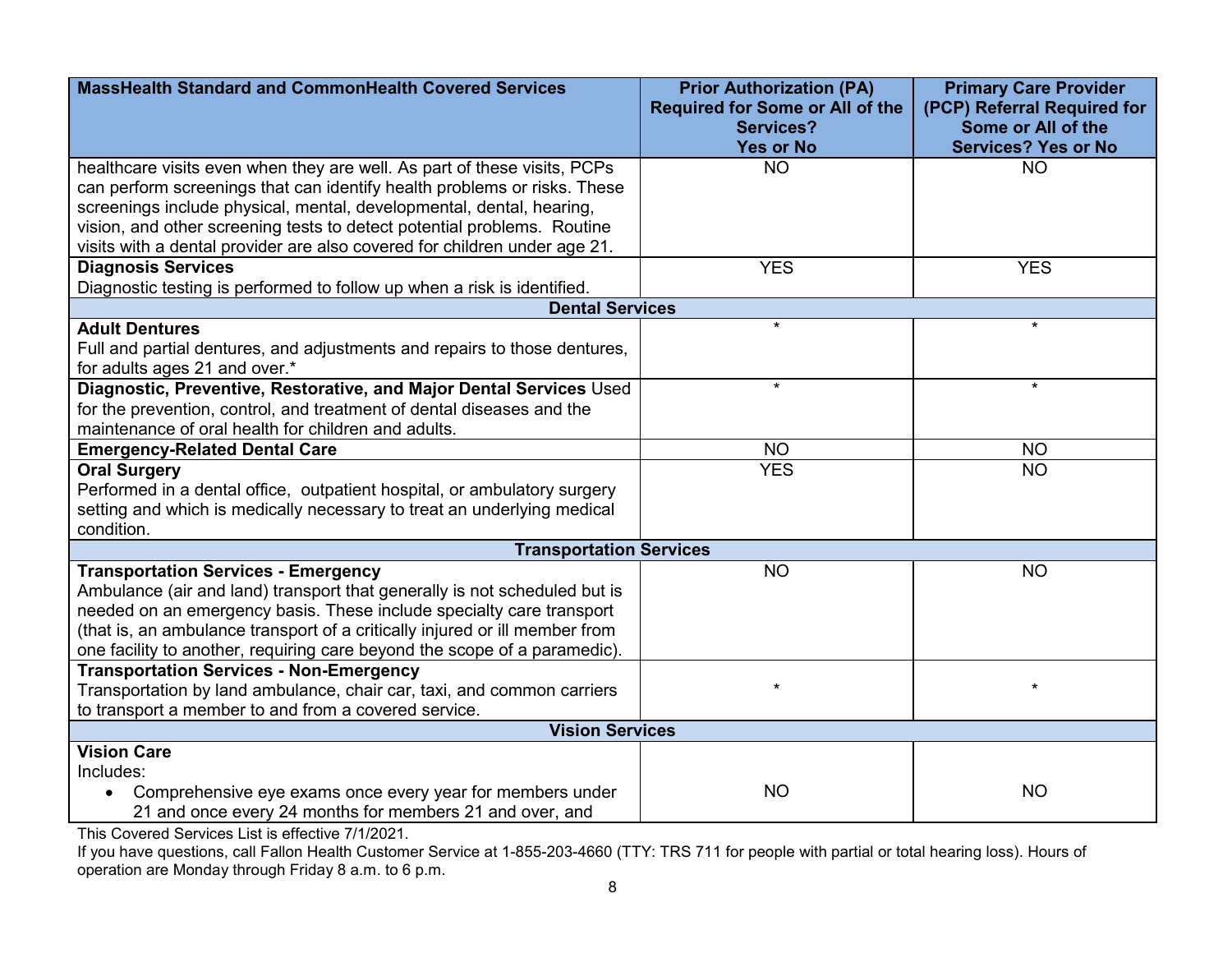| <b>MassHealth Standard and CommonHealth Covered Services</b>                                                                         | <b>Prior Authorization (PA)</b><br><b>Required for Some or All of the</b><br><b>Services?</b><br><b>Yes or No</b> | <b>Primary Care Provider</b><br>(PCP) Referral Required for<br>Some or All of the<br><b>Services? Yes or No</b> |
|--------------------------------------------------------------------------------------------------------------------------------------|-------------------------------------------------------------------------------------------------------------------|-----------------------------------------------------------------------------------------------------------------|
| whenever medically necessary                                                                                                         |                                                                                                                   |                                                                                                                 |
| Vision training<br>$\bullet$                                                                                                         | <b>YES</b>                                                                                                        | <b>NO</b>                                                                                                       |
| Ocular prosthesis; contacts, when medically necessary, as a<br>medical treatment for a medical condition such as keratoconus         |                                                                                                                   |                                                                                                                 |
| <b>Bandage lenses</b><br>$\bullet$                                                                                                   | <b>YES</b>                                                                                                        | <b>NO</b>                                                                                                       |
| Prescription and dispensing of ophthalmic materials, including<br>$\bullet$<br>eye glasses and other visual aids, excluding contacts | $\star$                                                                                                           | $\star$                                                                                                         |
| <b>Pharmacy Services</b>                                                                                                             |                                                                                                                   |                                                                                                                 |
| See copay information at the end of this section.                                                                                    |                                                                                                                   |                                                                                                                 |
| Over-the-counter medicines                                                                                                           | <b>YES</b>                                                                                                        | <b>NO</b>                                                                                                       |
| Prescription drugs                                                                                                                   | <b>YES</b>                                                                                                        | <b>NO</b>                                                                                                       |
| <b>Behavioral Health Services</b>                                                                                                    |                                                                                                                   |                                                                                                                 |
| <b>Non 24-hour Diversionary Services</b>                                                                                             |                                                                                                                   |                                                                                                                 |
| <b>Community Support Program (CSP)</b>                                                                                               | <b>YES</b>                                                                                                        | <b>NO</b>                                                                                                       |
| Services delivered by a community-based, mobile, multi-disciplinary                                                                  |                                                                                                                   |                                                                                                                 |
| team. These services help members with a long-standing mental health                                                                 |                                                                                                                   |                                                                                                                 |
| or substance use disorder diagnosis. Services support members, and                                                                   |                                                                                                                   |                                                                                                                 |
| their families, who are at increased medical risk, and children and                                                                  |                                                                                                                   |                                                                                                                 |
| adolescents whose behavioral health issues impact how well they can                                                                  |                                                                                                                   |                                                                                                                 |
| function at home or in the community. Services include outreach and                                                                  |                                                                                                                   |                                                                                                                 |
| supportive services.                                                                                                                 |                                                                                                                   |                                                                                                                 |
| <b>Intensive Outpatient Program (IOP)</b>                                                                                            | <b>YES</b>                                                                                                        | <b>NO</b>                                                                                                       |
| A clinically intensive service that follows a discharge from an inpatient                                                            |                                                                                                                   |                                                                                                                 |
| stay and helps members avoid readmission to an inpatient service and                                                                 |                                                                                                                   |                                                                                                                 |
| help move back to the community. The service provides coordinated                                                                    |                                                                                                                   |                                                                                                                 |
| treatment using a range of specialists.                                                                                              |                                                                                                                   |                                                                                                                 |
| <b>Partial Hospitalization (PHP)</b>                                                                                                 | <b>YES</b>                                                                                                        | <b>NO</b>                                                                                                       |
| These services offer short-term day mental health programming                                                                        |                                                                                                                   |                                                                                                                 |
| available seven days per week, as an alternative to inpatient hospital                                                               |                                                                                                                   |                                                                                                                 |
| services. These services include daily psychiatric management.                                                                       |                                                                                                                   |                                                                                                                 |
| <b>Program of Assertive Community Treatment (PACT)</b>                                                                               | <b>YES</b>                                                                                                        | <b>NO</b>                                                                                                       |
| A treatment team approach to providing acute, active, and long-term                                                                  |                                                                                                                   |                                                                                                                 |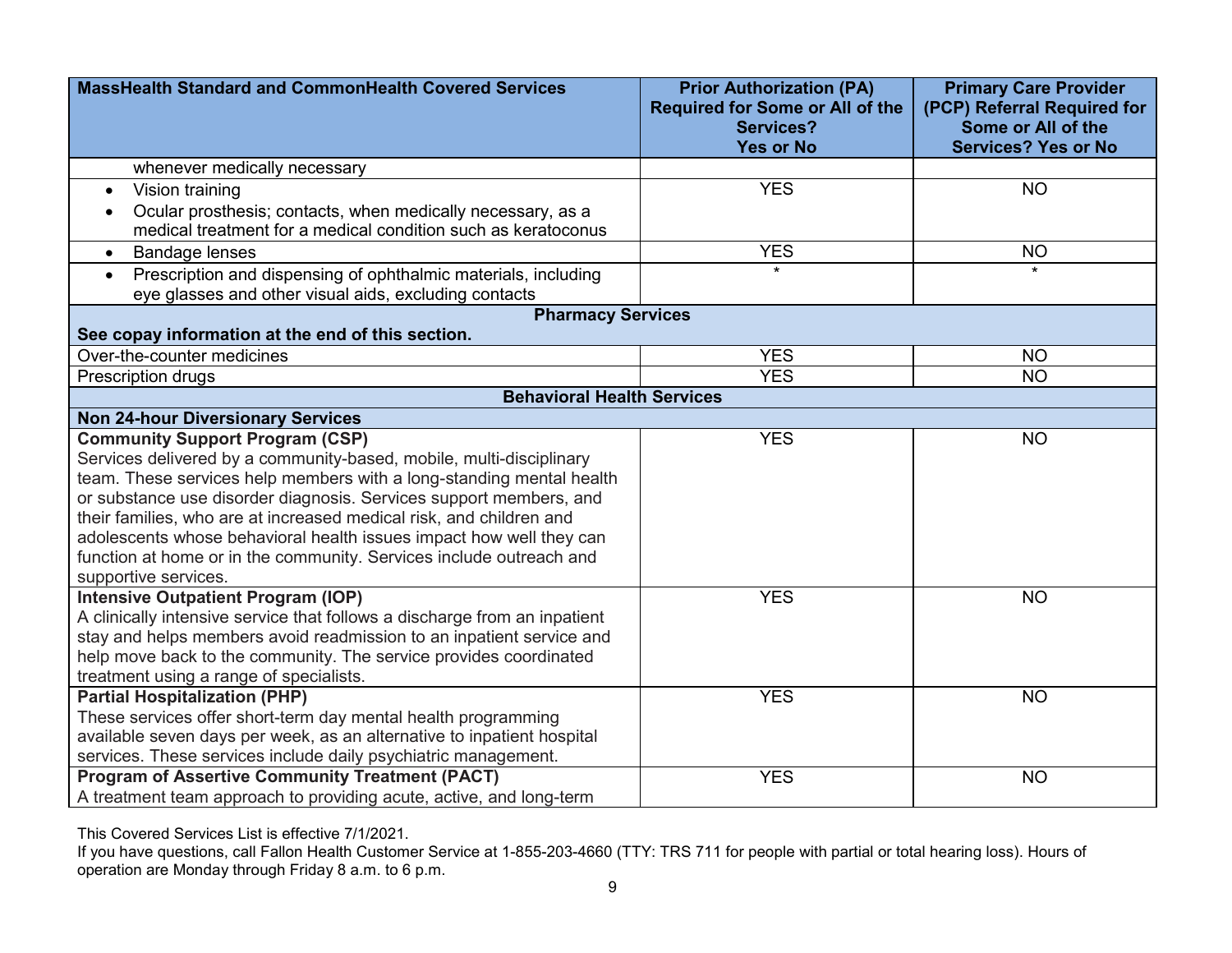| <b>MassHealth Standard and CommonHealth Covered Services</b>                                                                                                                                                                                           | <b>Prior Authorization (PA)</b><br><b>Required for Some or All of the</b><br><b>Services?</b> | <b>Primary Care Provider</b><br>(PCP) Referral Required for<br>Some or All of the |  |
|--------------------------------------------------------------------------------------------------------------------------------------------------------------------------------------------------------------------------------------------------------|-----------------------------------------------------------------------------------------------|-----------------------------------------------------------------------------------|--|
|                                                                                                                                                                                                                                                        | <b>Yes or No</b>                                                                              | <b>Services? Yes or No</b>                                                        |  |
| community-based mental health treatment, outreach, rehabilitation, and                                                                                                                                                                                 |                                                                                               |                                                                                   |  |
| support. This service helps members to maximize their recovery, set                                                                                                                                                                                    |                                                                                               |                                                                                   |  |
| goals, and be in the community. Services are provided in the community                                                                                                                                                                                 |                                                                                               |                                                                                   |  |
| and are available 24 hours a day, seven days a week, 365 days a year,                                                                                                                                                                                  |                                                                                               |                                                                                   |  |
| as needed.                                                                                                                                                                                                                                             |                                                                                               |                                                                                   |  |
| <b>Psychiatric Day Treatment</b>                                                                                                                                                                                                                       | <b>YES</b>                                                                                    | <b>NO</b>                                                                         |  |
| Mental health services for members who do not need an inpatient                                                                                                                                                                                        |                                                                                               |                                                                                   |  |
| hospital stay, but who needs more treatment than a weekly visit.                                                                                                                                                                                       |                                                                                               |                                                                                   |  |
| Psychiatric day treatment includes diagnostic, treatment, and                                                                                                                                                                                          |                                                                                               |                                                                                   |  |
| rehabilitative services.                                                                                                                                                                                                                               |                                                                                               |                                                                                   |  |
| <b>Recovery Coaching</b>                                                                                                                                                                                                                               | <b>YES</b>                                                                                    | <b>NO</b>                                                                         |  |
| A non-clinical service provided by peers who have lived experience with                                                                                                                                                                                |                                                                                               |                                                                                   |  |
| substance use disorder and who have been certified as recovery                                                                                                                                                                                         |                                                                                               |                                                                                   |  |
| coaches. Members are connected with recovery coaches. Recovery                                                                                                                                                                                         |                                                                                               |                                                                                   |  |
| coaches help members start treatment and serve as a guide to maintain                                                                                                                                                                                  |                                                                                               |                                                                                   |  |
| recovery and to stay in the community.                                                                                                                                                                                                                 |                                                                                               |                                                                                   |  |
| <b>Recovery Support Navigators (RSN)</b>                                                                                                                                                                                                               | <b>NO</b>                                                                                     | <b>NO</b>                                                                         |  |
| Specialized care coordination services for members who have substance                                                                                                                                                                                  |                                                                                               |                                                                                   |  |
| use disorder. This service helps members to access and receive                                                                                                                                                                                         |                                                                                               |                                                                                   |  |
| treatment, including withdrawal management and step-down services,                                                                                                                                                                                     |                                                                                               |                                                                                   |  |
| and to stay motivated for treatment and recovery.                                                                                                                                                                                                      |                                                                                               |                                                                                   |  |
| <b>Structured Outpatient Addiction Program (SOAP)</b>                                                                                                                                                                                                  | <b>NO</b>                                                                                     | <b>NO</b>                                                                         |  |
| Substance use disorder services that are clinically intensive and offered                                                                                                                                                                              |                                                                                               |                                                                                   |  |
| in a structured setting in the day or evening. These programs can be                                                                                                                                                                                   |                                                                                               |                                                                                   |  |
| used to help a member transition from an inpatient substance use                                                                                                                                                                                       |                                                                                               |                                                                                   |  |
| disorder program. It can also be used by individuals who need more                                                                                                                                                                                     |                                                                                               |                                                                                   |  |
| structured outpatient services for a substance use disorder. These<br>programs may include specialized services for pregnant members,                                                                                                                  |                                                                                               |                                                                                   |  |
| adolescents, and adults who need 24-hour monitoring.                                                                                                                                                                                                   |                                                                                               |                                                                                   |  |
| <b>24 Hour Diversionary Services</b>                                                                                                                                                                                                                   |                                                                                               |                                                                                   |  |
|                                                                                                                                                                                                                                                        |                                                                                               |                                                                                   |  |
| Mental health and substance use disorder services used instead of inpatient hospital services. These services support a member<br>returning to the community after an inpatient hospital stay, of help a member maintain functioning in the community. |                                                                                               |                                                                                   |  |
| Acute Treatment Services (ATS) for Substance Use Disorders                                                                                                                                                                                             | <b>NO</b>                                                                                     | <b>NO</b>                                                                         |  |
| This Coursed Composed ist is effective 7/4/0004                                                                                                                                                                                                        |                                                                                               |                                                                                   |  |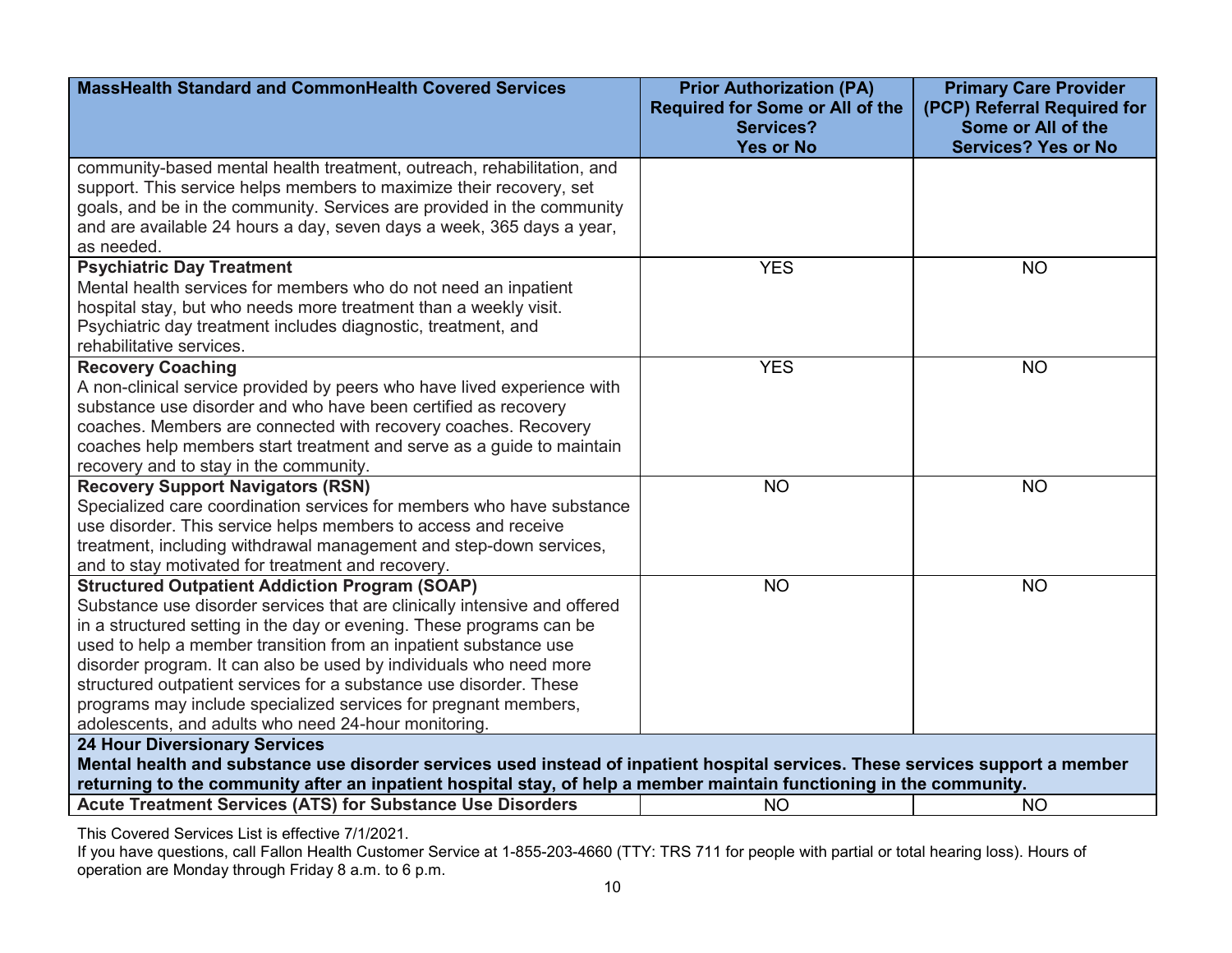| <b>MassHealth Standard and CommonHealth Covered Services</b>                                                                                                                                                                                                                                                                                                                                                                                                                                                                                                                                                                                      | <b>Prior Authorization (PA)</b><br><b>Required for Some or All of the</b><br><b>Services?</b><br><b>Yes or No</b>                                                    | <b>Primary Care Provider</b><br>(PCP) Referral Required for<br>Some or All of the<br><b>Services? Yes or No</b> |
|---------------------------------------------------------------------------------------------------------------------------------------------------------------------------------------------------------------------------------------------------------------------------------------------------------------------------------------------------------------------------------------------------------------------------------------------------------------------------------------------------------------------------------------------------------------------------------------------------------------------------------------------------|----------------------------------------------------------------------------------------------------------------------------------------------------------------------|-----------------------------------------------------------------------------------------------------------------|
| Services used to treat substance use disorders on a 24-hour, seven days<br>a week basis. Services may include assessment; use of approved<br>medications for addictions; individual and group counseling; educational<br>groups; and discharge planning. Pregnant members receive specialized<br>services. Members receive additional services to treat other mental<br>health conditions.                                                                                                                                                                                                                                                        |                                                                                                                                                                      |                                                                                                                 |
| <b>Clinical Support Services for Substance Use Disorders</b><br>24-hour treatment services that can be used by themselves or after<br>acute treatment services for substance use disorders. Services include<br>education and counseling; outreach to families and significant others;<br>medications for treating substance use disorders; referrals to primary<br>care and community supports; and planning for recovery. Members with<br>other mental health disorders receive coordination of transportation and<br>referrals to mental health providers. Pregnant members receive<br>coordination with their obstetrical care.               | <b>NO</b>                                                                                                                                                            | <b>NO</b>                                                                                                       |
| <b>Community-Based Acute Treatment for Children and Adolescents</b><br>(CBAT)<br>Intensive mental health services in a secure setting on a 24-hour basis,<br>with clinical staffing to ensure the safety of the child or adolescent.<br>Treatment may include: checking medications; psychiatric assessment;<br>nursing; one-to-one treatments to maintain the member's safety<br>(specialing); individual, group, and family therapy; case management;<br>family assessment and consultation; discharge planning; and<br>psychological testing. This service may be used as an alternative to or<br>transition from inpatient hospital services. | <b>YES</b>                                                                                                                                                           | <b>NO</b>                                                                                                       |
| <b>Community Crisis Stabilization</b><br>Services provided instead of inpatient hospital services. These services<br>provide 24-hour observation and supervision for members.                                                                                                                                                                                                                                                                                                                                                                                                                                                                     | <b>YES</b><br><b>Exception-Community Crisis</b><br>stabilization through Emergency<br>Service Provider (ESP) requires<br>authorization after the first<br>day/night. | <b>NO</b>                                                                                                       |
| <b>Transitional Care Unit (TCU)</b><br>A community-based treatment program with high levels of supervision,                                                                                                                                                                                                                                                                                                                                                                                                                                                                                                                                       | <b>YES</b>                                                                                                                                                           | <b>NO</b>                                                                                                       |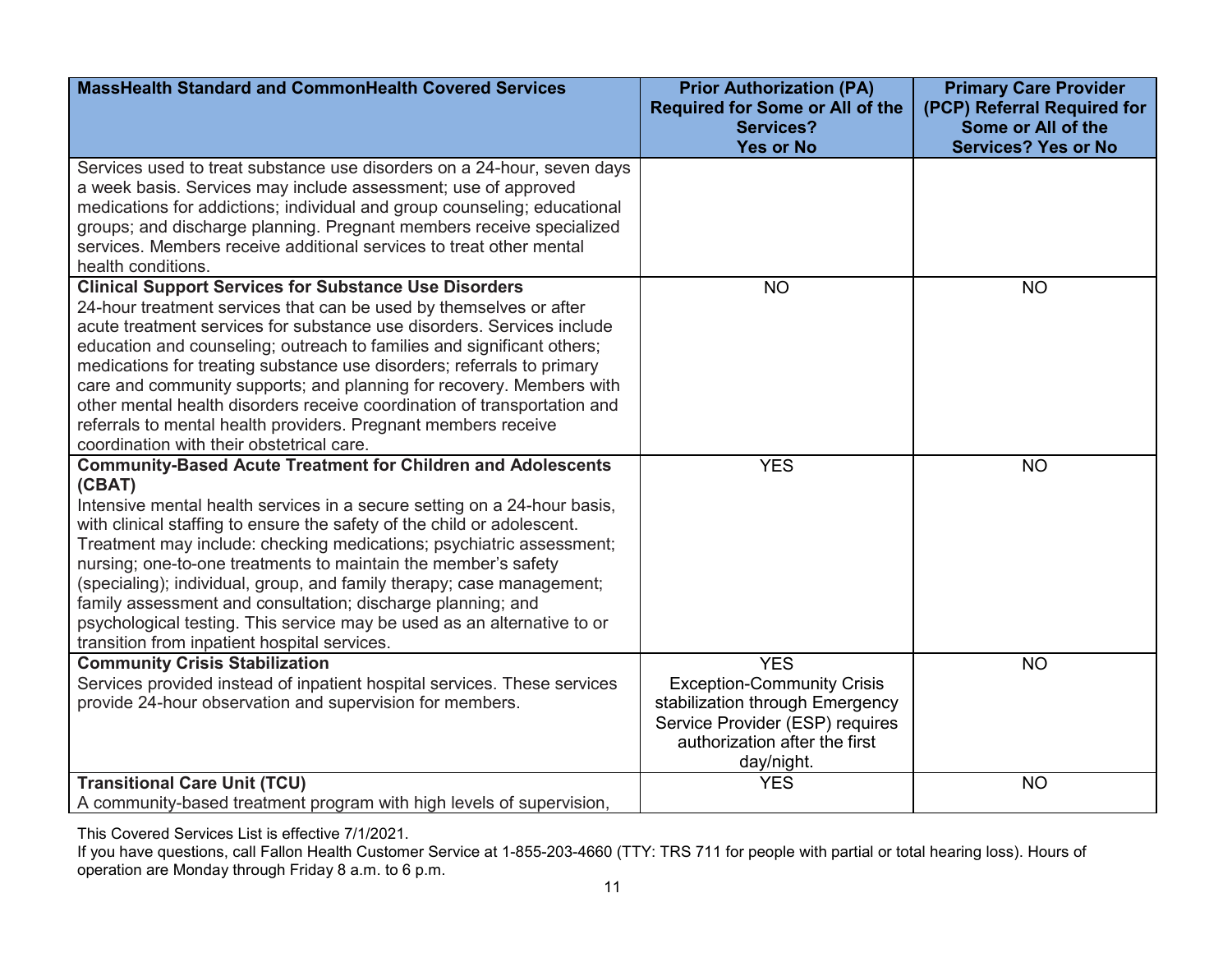| <b>MassHealth Standard and CommonHealth Covered Services</b>                                                                                                                                                       | <b>Prior Authorization (PA)</b><br><b>Required for Some or All of the</b><br><b>Services?</b> | <b>Primary Care Provider</b><br>(PCP) Referral Required for<br>Some or All of the |
|--------------------------------------------------------------------------------------------------------------------------------------------------------------------------------------------------------------------|-----------------------------------------------------------------------------------------------|-----------------------------------------------------------------------------------|
|                                                                                                                                                                                                                    | <b>Yes or No</b>                                                                              | <b>Services? Yes or No</b>                                                        |
| structure, and support within an unlocked setting. This service serves<br>children and adolescents under age 19 who are in the custody of the<br>Department of Children and Families (DCF), who need group care or |                                                                                               |                                                                                   |
| foster care, but who no longer require an acute level of care. This<br>comprehensive service includes a therapeutic setting, psychiatry, case                                                                      |                                                                                               |                                                                                   |
| management, and treatments with a range of specialists.                                                                                                                                                            |                                                                                               |                                                                                   |
| <b>Substance Use Disorder Diversionary Services</b>                                                                                                                                                                |                                                                                               |                                                                                   |
| <b>Adult Residential Rehabilitation Services for Substance Use</b>                                                                                                                                                 | $\star$                                                                                       | $\star$                                                                           |
| <b>Disorders</b>                                                                                                                                                                                                   |                                                                                               |                                                                                   |
| Services for substance use disorder offered in a 24-hour residential                                                                                                                                               |                                                                                               |                                                                                   |
| setting. Services include: at least five hours of individual or group therapy                                                                                                                                      |                                                                                               |                                                                                   |
| each week; case management; education; and rehabilitation based in the                                                                                                                                             |                                                                                               |                                                                                   |
| residence. Some residential programs serve pregnant and post-partum                                                                                                                                                |                                                                                               |                                                                                   |
| members, and provide assessment and management of gynecological,                                                                                                                                                   |                                                                                               |                                                                                   |
| obstetric, and other prenatal needs, and offer parenting skills education,                                                                                                                                         |                                                                                               |                                                                                   |
| child development education, parent support, family planning, nutrition,                                                                                                                                           |                                                                                               |                                                                                   |
| as well as opportunities for parent/child relational and developmental                                                                                                                                             |                                                                                               |                                                                                   |
| groups. Members receive coordination of transportation and referrals to                                                                                                                                            |                                                                                               |                                                                                   |
| mental health providers to ensure treatment for any other mental health                                                                                                                                            |                                                                                               |                                                                                   |
| conditions.                                                                                                                                                                                                        |                                                                                               |                                                                                   |
| <b>Co-occurring Enhanced Residential Rehabilitation Services for</b>                                                                                                                                               | <b>YES</b>                                                                                    | <b>NO</b>                                                                         |
| <b>Substance Use Disorders</b>                                                                                                                                                                                     |                                                                                               |                                                                                   |
| Services provided in a 24-hour, safe, structured setting in the community.                                                                                                                                         |                                                                                               |                                                                                   |
| These services support the member's recovery from substance use<br>disorders and moderate to severe mental health conditions. The services                                                                         |                                                                                               |                                                                                   |
| support a move back into the community and a return to social, work,                                                                                                                                               |                                                                                               |                                                                                   |
| and educational roles. Services are provided to support recovery. Clinical                                                                                                                                         |                                                                                               |                                                                                   |
| services, additional outpatient levels of care, and access to prescribers                                                                                                                                          |                                                                                               |                                                                                   |
| for medications are available.                                                                                                                                                                                     |                                                                                               |                                                                                   |
| Family Residential Rehabilitation Services for Substance Use                                                                                                                                                       | $\star$                                                                                       | $\star$                                                                           |
| <b>Disorders</b>                                                                                                                                                                                                   |                                                                                               |                                                                                   |
| Services provided in a 24-hour residential setting for families in which a                                                                                                                                         |                                                                                               |                                                                                   |
| parent has a substance use disorder. Rehabilitative services that support                                                                                                                                          |                                                                                               |                                                                                   |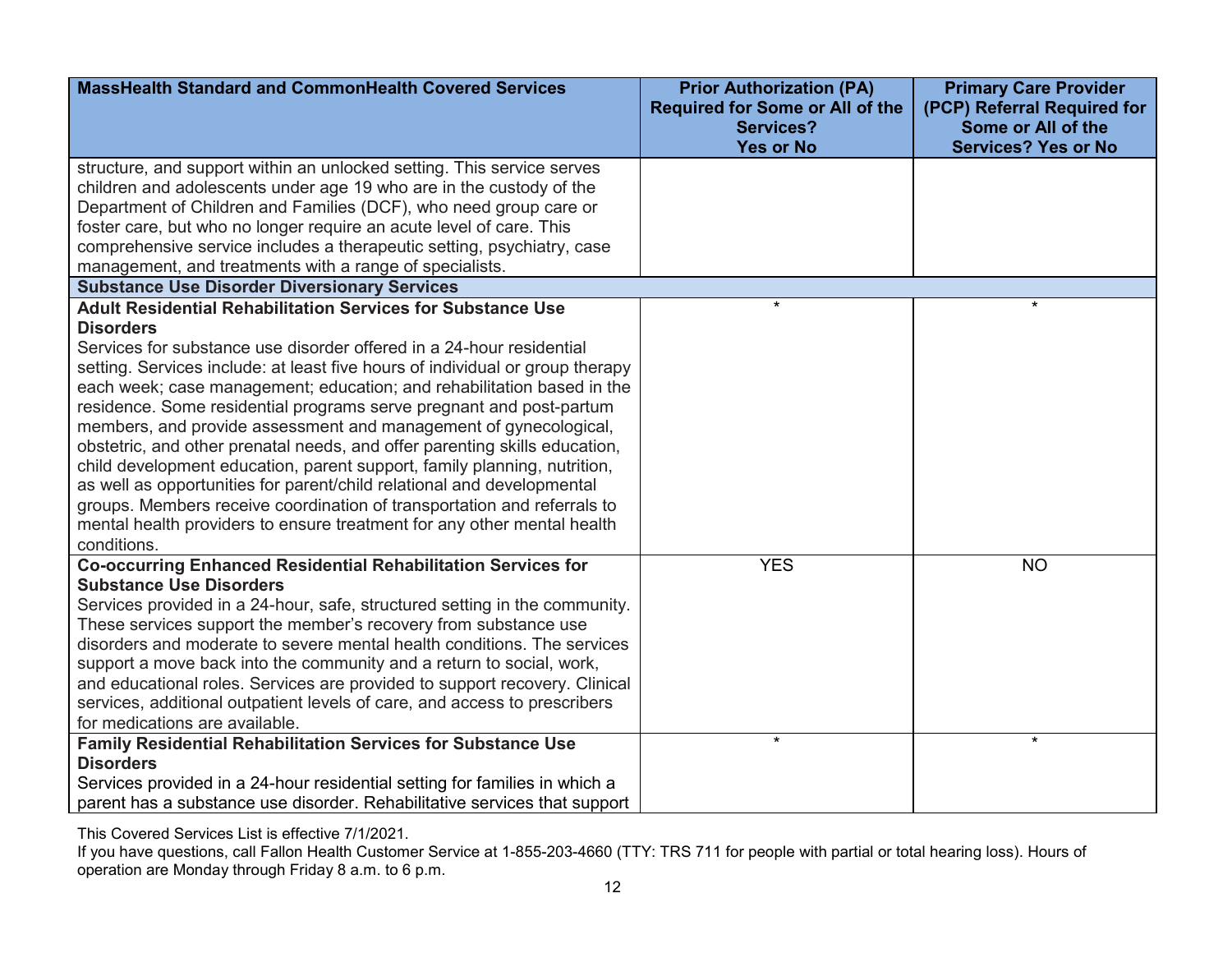| <b>MassHealth Standard and CommonHealth Covered Services</b>                                                                                                                                                                                                                                                                                                                                                                                                                                                                                                                 | <b>Prior Authorization (PA)</b><br><b>Required for Some or All of the</b><br><b>Services?</b><br><b>Yes or No</b> | <b>Primary Care Provider</b><br>(PCP) Referral Required for<br>Some or All of the<br><b>Services? Yes or No</b> |
|------------------------------------------------------------------------------------------------------------------------------------------------------------------------------------------------------------------------------------------------------------------------------------------------------------------------------------------------------------------------------------------------------------------------------------------------------------------------------------------------------------------------------------------------------------------------------|-------------------------------------------------------------------------------------------------------------------|-----------------------------------------------------------------------------------------------------------------|
| parents and children are provided along with ongoing support for<br>developing and maintaining interpersonal and parenting skills and<br>support family reunification and stability. Members receive therapy, case<br>management, education, and rehabilitation based in the residence.                                                                                                                                                                                                                                                                                      |                                                                                                                   |                                                                                                                 |
| <b>Transitional Age Youth and Young Adult Residential Rehabilitation</b><br><b>Services for Substance Use Disorders</b><br>Services provided in a 24-hour residential setting for youth ages 16 to 21<br>or young adults ages 18 to 25 who are recovering from alcohol or other<br>drug problems. Services include: individual or group therapy; case<br>management; education; and rehabilitation based in the residence.<br>Members also receive coordination of transportation and referrals to<br>mental health providers for any co-occurring mental health conditions. | $\star$                                                                                                           | $\star$                                                                                                         |
| Youth Residential Rehabilitation Services for Substance Use<br><b>Disorders</b><br>Services provided in a 24-hour residential setting for youth ages 13 to 17<br>who are recovering from alcohol or other drug problems. Services<br>include: individual or group therapy; case management; education; and<br>rehabilitation based in the residence. Members also receive coordination<br>of transportation and referrals to mental health providers for any co-<br>occurring mental health conditions.                                                                      | $\star$                                                                                                           | $\star$                                                                                                         |
| <b>Inpatient Services</b><br>24-hour hospital services that provide mental health or substance use disorder treatment, diagnoses, or both.                                                                                                                                                                                                                                                                                                                                                                                                                                   |                                                                                                                   |                                                                                                                 |
| <b>Administratively Necessary Day (AND) Services</b><br>Day(s) of inpatient hospital services for members who are ready for<br>discharge, but the right setting is not available. Services include<br>appropriate continuing clinical services.                                                                                                                                                                                                                                                                                                                              | <b>YES</b>                                                                                                        | <b>NO</b>                                                                                                       |
| <b>Inpatient Mental Health Services</b><br>Inpatient hospital services to evaluate and treat acute psychiatric<br>conditions.                                                                                                                                                                                                                                                                                                                                                                                                                                                | <b>YES</b>                                                                                                        | <b>NO</b>                                                                                                       |
| <b>Inpatient Substance Use Disorder Services</b><br>Inpatient hospital services that provide medically directed care and<br>treatment to members with complex withdrawal needs, as well as co-<br>occurring medical and behavioral health conditions.                                                                                                                                                                                                                                                                                                                        | <b>NO</b>                                                                                                         | <b>NO</b>                                                                                                       |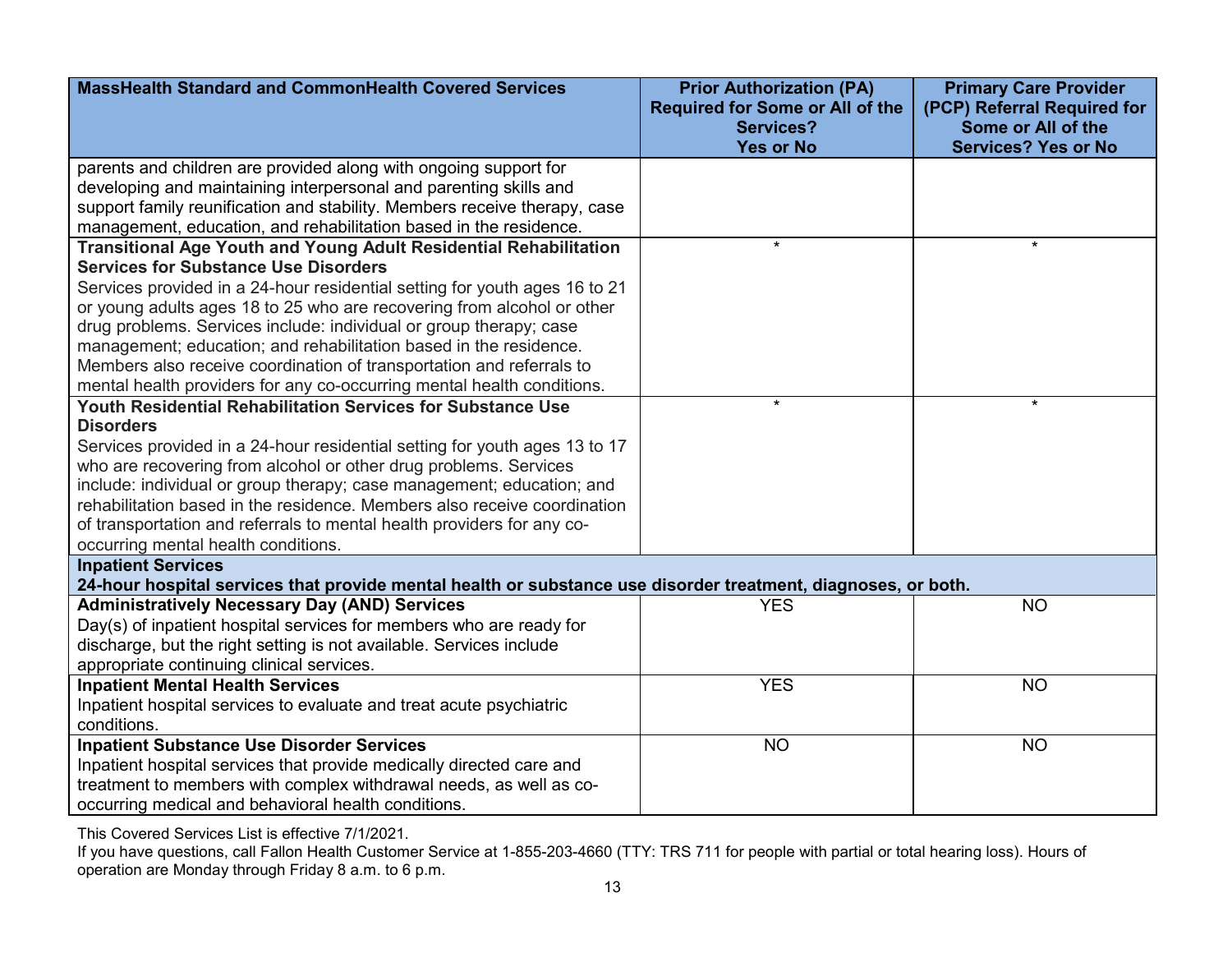| <b>MassHealth Standard and CommonHealth Covered Services</b>                                                                            | <b>Prior Authorization (PA)</b><br><b>Required for Some or All of the</b><br><b>Services?</b> | <b>Primary Care Provider</b><br>(PCP) Referral Required for<br>Some or All of the |
|-----------------------------------------------------------------------------------------------------------------------------------------|-----------------------------------------------------------------------------------------------|-----------------------------------------------------------------------------------|
|                                                                                                                                         | <b>Yes or No</b>                                                                              | <b>Services? Yes or No</b>                                                        |
| <b>Observation/Holding Beds</b>                                                                                                         | <b>YES</b>                                                                                    | <b>NO</b>                                                                         |
| Hospital services, for a period of up to 24 hours, that are used to assess,                                                             |                                                                                               |                                                                                   |
| stabilize, and identify resources for members.                                                                                          |                                                                                               |                                                                                   |
| <b>Outpatient Behavioral Health Services</b>                                                                                            |                                                                                               |                                                                                   |
| <b>Acupuncture Treatment</b>                                                                                                            | <b>YES</b>                                                                                    | <b>NO</b>                                                                         |
| The insertion of metal needles through the skin at certain points on the                                                                |                                                                                               |                                                                                   |
| body as an aid to persons who are withdrawing from, or in recovery from,                                                                |                                                                                               |                                                                                   |
| dependence on substances.                                                                                                               |                                                                                               |                                                                                   |
| <b>Ambulatory Withdrawal Management</b>                                                                                                 | <b>NO</b>                                                                                     | <b>NO</b>                                                                         |
| Outpatient services for members who are experiencing a serious episode                                                                  |                                                                                               |                                                                                   |
| of excessive substance use or complications from withdrawal when                                                                        |                                                                                               |                                                                                   |
| neither life nor significant bodily functions are threatened.                                                                           |                                                                                               |                                                                                   |
| Applied Behavioral Analysis for members under 21 years of age                                                                           | <b>NO</b>                                                                                     | <b>NO</b>                                                                         |
| (ABA Services)                                                                                                                          |                                                                                               |                                                                                   |
| A service for a member under the age of 21 with Autism Spectrum                                                                         |                                                                                               |                                                                                   |
| Disorder diagnosis (ASD). It is used to treat challenging behaviors that                                                                |                                                                                               |                                                                                   |
| interfere with a youth's ability to function successfully. This service                                                                 |                                                                                               |                                                                                   |
| includes behavioral assessments; interpretation of behaviors;                                                                           |                                                                                               |                                                                                   |
| development of a treatment plan; supervision and coordination of                                                                        |                                                                                               |                                                                                   |
| treatments; and parent training to address specific goals.                                                                              |                                                                                               |                                                                                   |
| Assessment for Safe and Appropriate Placement (ASAP)                                                                                    | <b>NO</b>                                                                                     | <b>NO</b>                                                                         |
| An assessment for certain sexually abusive youth or arsonists who are in                                                                |                                                                                               |                                                                                   |
| the care and custody of the Department of Children and Families (DCF),                                                                  |                                                                                               |                                                                                   |
| and who are being discharged from an inpatient or certain diversionary                                                                  |                                                                                               |                                                                                   |
| settings to a family home care setting. Services are provided through a                                                                 |                                                                                               |                                                                                   |
| DCF designated ASAP provider.                                                                                                           |                                                                                               |                                                                                   |
| <b>Case Consultation</b>                                                                                                                | <b>NO</b>                                                                                     | <b>NO</b>                                                                         |
| A meeting between the treating provider and other behavioral health                                                                     |                                                                                               |                                                                                   |
| clinicians or the member's primary care physician, concerning a member.                                                                 |                                                                                               |                                                                                   |
| The meeting is used to identify and plan for additional services;<br>coordinate or revise a treatment plan; and review the individual's |                                                                                               |                                                                                   |
|                                                                                                                                         |                                                                                               |                                                                                   |
| progress.<br><b>Collateral Contact</b>                                                                                                  | <b>NO</b>                                                                                     | <b>NO</b>                                                                         |
|                                                                                                                                         |                                                                                               |                                                                                   |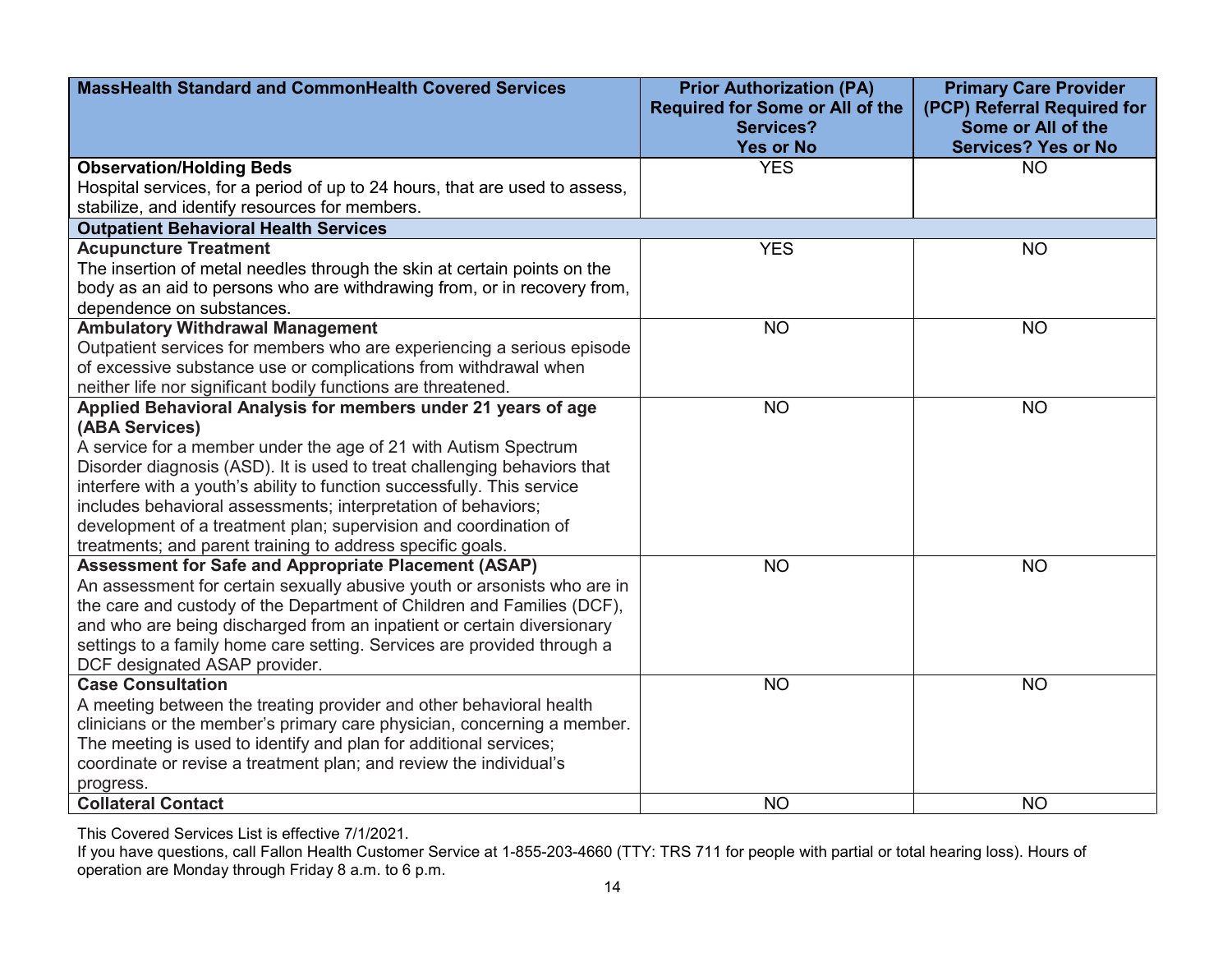| <b>MassHealth Standard and CommonHealth Covered Services</b>                                                                                                                                                                                                                                               | <b>Prior Authorization (PA)</b><br><b>Required for Some or All of the</b><br><b>Services?</b><br><b>Yes or No</b> | <b>Primary Care Provider</b><br>(PCP) Referral Required for<br>Some or All of the<br><b>Services? Yes or No</b> |
|------------------------------------------------------------------------------------------------------------------------------------------------------------------------------------------------------------------------------------------------------------------------------------------------------------|-------------------------------------------------------------------------------------------------------------------|-----------------------------------------------------------------------------------------------------------------|
| A communication between a provider and individuals who are involved in<br>the care or treatment of a member under 21 years old. Providers may<br>include school and day care personnel, state agency staff, and human<br>services agency staff.                                                            |                                                                                                                   |                                                                                                                 |
| <b>Couples/Family Treatment</b><br>Therapy and counseling to treat a member and their partner or family in<br>the same session.                                                                                                                                                                            | Yes<br>After 12 Initial Encounters are<br>exhausted                                                               | <b>NO</b>                                                                                                       |
| <b>Diagnostic Evaluation</b><br>An assessment of a member's functioning, used to diagnose and to<br>design a treatment plan.                                                                                                                                                                               | <b>YES</b><br>After 12 Initial Encounters are<br>exhausted                                                        | <b>NO</b>                                                                                                       |
| <b>Dialectical Behavioral Therapy (DBT)</b><br>Outpatient treatment involving strategies from behavioral, cognitive, and<br>supportive psychotherapies for members with certain disorders, including<br>members with borderline personality disorder.                                                      | <b>YES</b>                                                                                                        | <b>NO</b>                                                                                                       |
| <b>Family Consultation</b><br>A meeting with family members or others who are important to the<br>member and to a member's treatment. The meeting is used to identify<br>and plan for additional services; coordinate or revise a treatment plan;<br>and review the individual's progress.                 | <b>NO</b><br>For first 12 sessions, then<br>authorization is required.                                            | <b>NO</b>                                                                                                       |
| <b>Group Treatment</b><br>Therapy and counseling to treat unrelated individuals in a group setting.                                                                                                                                                                                                        | <b>NO</b>                                                                                                         | <b>NO</b>                                                                                                       |
| <b>Individual Treatment</b><br>Therapy or counseling to treat an individual on a one-to-one basis.                                                                                                                                                                                                         | Yes<br>After 12 Initial Encounters are<br>exhausted                                                               | <b>NO</b>                                                                                                       |
| <b>Inpatient-Outpatient Bridge Visit</b><br>A single-session consultation led by an outpatient provider while a<br>member is still in an inpatient psychiatric unit. This visit includes the<br>member and the inpatient provider.                                                                         | Yes<br>After 12 Initial Encounters are<br>exhausted                                                               | <b>NO</b>                                                                                                       |
| <b>Medication Visit</b><br>A visit to evaluate the appropriateness of the member's prescriptions for<br>drugs used for behavioral health needs, as well as any need for<br>monitoring by a psychiatrist or registered nurse clinical specialist for<br>whether such drugs are useful and any side effects. | N <sub>O</sub>                                                                                                    | <b>NO</b>                                                                                                       |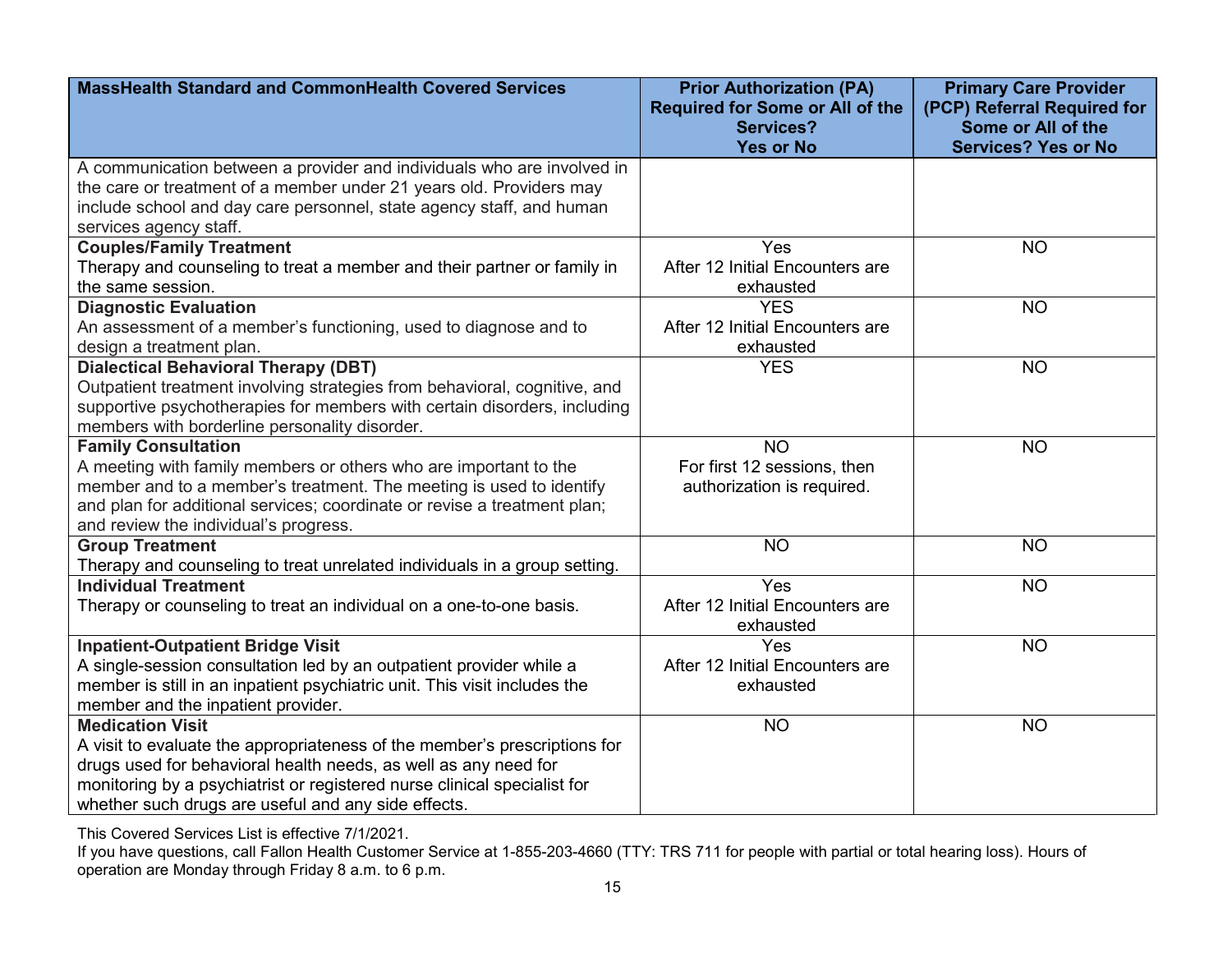| <b>MassHealth Standard and CommonHealth Covered Services</b>                           | <b>Prior Authorization (PA)</b>        | <b>Primary Care Provider</b> |
|----------------------------------------------------------------------------------------|----------------------------------------|------------------------------|
|                                                                                        | <b>Required for Some or All of the</b> | (PCP) Referral Required for  |
|                                                                                        | <b>Services?</b>                       | Some or All of the           |
|                                                                                        | <b>Yes or No</b>                       | <b>Services? Yes or No</b>   |
| <b>Opioid Treatment Services</b>                                                       | <b>NO</b>                              | <b>NO</b>                    |
| Supervised assessment and treatment of an individual, using                            |                                        |                              |
| medications approved by the Food and Drug Administration, along with a                 |                                        |                              |
| range of medical and rehabilitative services to relieve the effects of                 |                                        |                              |
| opiate addiction. Includes detoxification and maintenance treatment.                   |                                        |                              |
| <b>Psychiatric Consultation on an Inpatient Medical Unit</b>                           | <b>YES</b>                             | <b>NO</b>                    |
| A meeting between a psychiatrist or advanced practice registered nurse                 |                                        |                              |
| clinical specialist and a member at the request of the medical unit. It is             |                                        |                              |
| used to assess the member's mental status and to consult on a                          |                                        |                              |
| behavioral health plan, including proper medications, with the medical                 |                                        |                              |
| staff.                                                                                 |                                        |                              |
| <b>Psychological Testing</b>                                                           | <b>YES</b>                             | <b>NO</b>                    |
| Standardized tests used to assess a member's cognitive, emotional,                     |                                        |                              |
| neuropsychological, and verbal functioning.                                            |                                        |                              |
| <b>Special Education Psychological Testing</b>                                         | <b>NO</b>                              | <b>NO</b>                    |
| Testing used toward the development of, or to determine the need for, an               |                                        |                              |
| Individualized Educational Plan (IEP) for children.                                    |                                        |                              |
| <b>Intensive Home and Community-Based Services for Youth</b>                           |                                        |                              |
| Intensive behavioral health services provided to members in a community-based setting. |                                        |                              |
| <b>Family Support and Training</b>                                                     | <b>YES</b>                             | <b>YES</b>                   |
| A service provided to the parent or caregiver of a youth under the age of              |                                        |                              |
| 21 where the youth lives. The purpose of this service is to help with the              |                                        |                              |
| youth's emotional and behavioral needs by improving the capacity of the                |                                        |                              |
| parent or caregiver to parent the youth. Services may include: education;              |                                        |                              |
| help in identifying and navigating available resources; fostering                      |                                        |                              |
| empowerment; links to peer/parent support and self-help groups;                        |                                        |                              |
| coaching and training for the parent or caregiver.                                     |                                        |                              |
| (Referral required by Outpatient Therapy, In-Home Therapy, and                         |                                        |                              |
| Intensive Care Coordination.)                                                          |                                        |                              |
| <b>In-Home Behavioral Services</b>                                                     | <b>YES</b>                             | <b>YES</b>                   |
| This service usually includes a combination of behavior management                     |                                        |                              |
| therapy and behavior management monitoring, as follows:                                |                                        |                              |
| • Behavior Management Therapy - This service includes                                  |                                        |                              |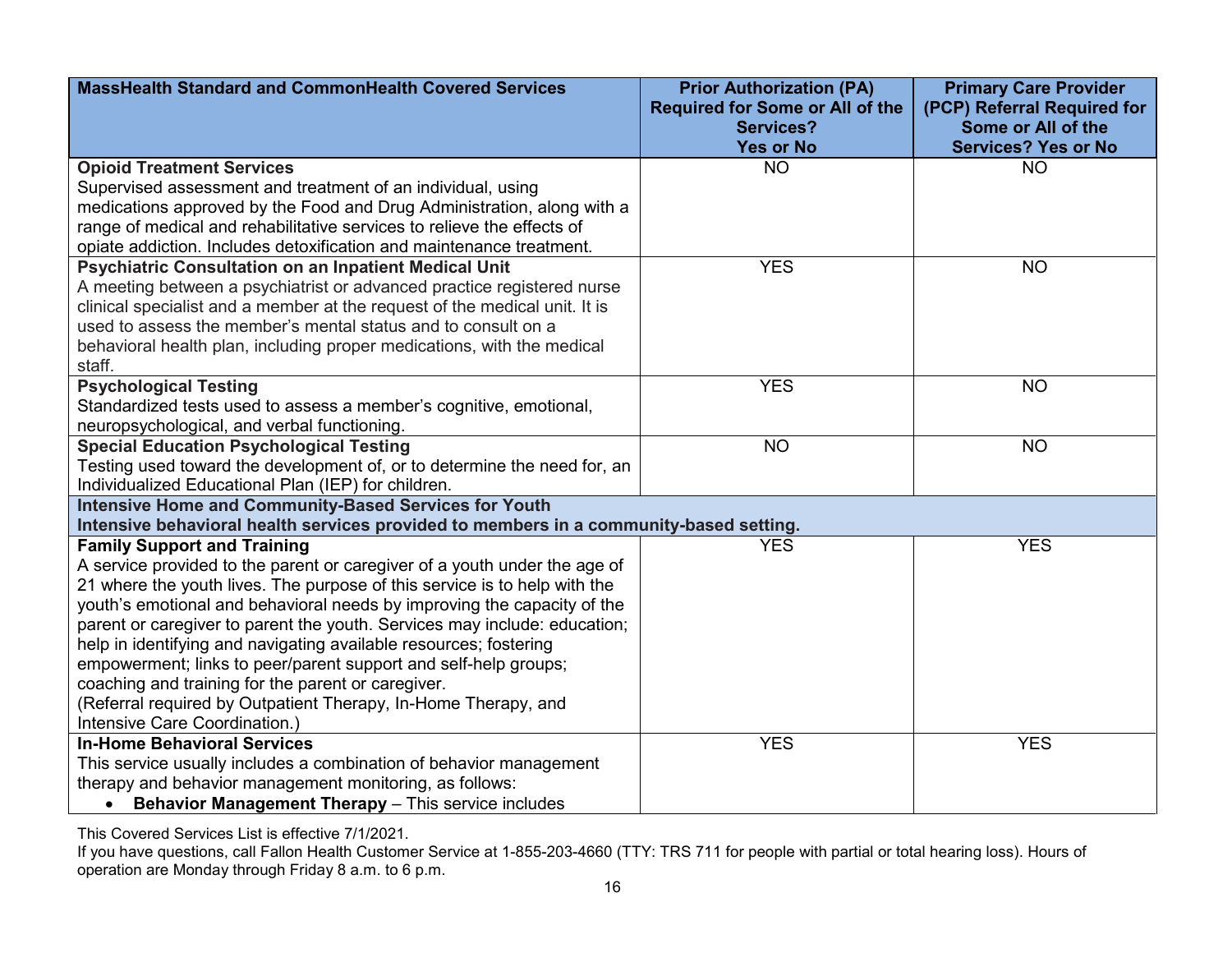| <b>MassHealth Standard and CommonHealth Covered Services</b>                                                                                                                                                                                                                                                                                                                                                                                                                                                                                                                                                                                                                                                                                                                                                                                                                                                                                                                                                                                                                                                                                                                                                      | <b>Prior Authorization (PA)</b><br><b>Required for Some or All of the</b><br><b>Services?</b><br><b>Yes or No</b> | <b>Primary Care Provider</b><br>(PCP) Referral Required for<br>Some or All of the<br><b>Services? Yes or No</b> |
|-------------------------------------------------------------------------------------------------------------------------------------------------------------------------------------------------------------------------------------------------------------------------------------------------------------------------------------------------------------------------------------------------------------------------------------------------------------------------------------------------------------------------------------------------------------------------------------------------------------------------------------------------------------------------------------------------------------------------------------------------------------------------------------------------------------------------------------------------------------------------------------------------------------------------------------------------------------------------------------------------------------------------------------------------------------------------------------------------------------------------------------------------------------------------------------------------------------------|-------------------------------------------------------------------------------------------------------------------|-----------------------------------------------------------------------------------------------------------------|
| assessment, development of a behavior plan, and supervision<br>and coordination of interventions to address specific behavioral<br>goals or performance. This service addresses behaviors that<br>interfere with the child's successful functioning. The therapist<br>develops and monitors objectives and interventions, including a<br>crisis-response strategy, that are written into the child's treatment<br>plan. The therapist may also provide short-term counseling and<br>assistance.<br><b>Behavior Management Monitoring - This service includes</b><br>putting the behavior plan into effect, monitoring the child's<br>behavior, reinforcement of the plan by parents or other<br>caregivers, and reporting to the behavior management therapist                                                                                                                                                                                                                                                                                                                                                                                                                                                    |                                                                                                                   |                                                                                                                 |
| on progress toward goals in the behavior plan.<br><b>In-Home Therapy Services</b>                                                                                                                                                                                                                                                                                                                                                                                                                                                                                                                                                                                                                                                                                                                                                                                                                                                                                                                                                                                                                                                                                                                                 | <b>YES</b>                                                                                                        | <b>YES</b>                                                                                                      |
| This service for children that often is delivered in a teamed approach, it<br>includes a therapeutic clinical intervention and training and therapeutic<br>support paraprofessional, as follows:<br>Therapeutic Clinical Intervention - A therapeutic relationship<br>between a masters clinician and the child and family. The aim is<br>to treat the child's mental health needs by improving the family's<br>ability to support the healthy functioning of the child within the<br>family. The clinician develops a treatment plan and works with the<br>family to improve problem-solving, limit-setting, communication,<br>and emotional support or other functions. The qualified clinician<br>may often work with in a Therapeutic Training and Support<br>paraprofessional.<br>Therapeutic Training and Support - A service provided by<br>paraprofessional working under the direction of the Masters level<br>clinician to support implementation of a licensed clinician's<br>treatment plan to achieve the goals of the treatment plan. This<br>trained individual works with a master clinician to support a<br>treatment plan that addresses the child's mental health and<br>emotional challenges. |                                                                                                                   |                                                                                                                 |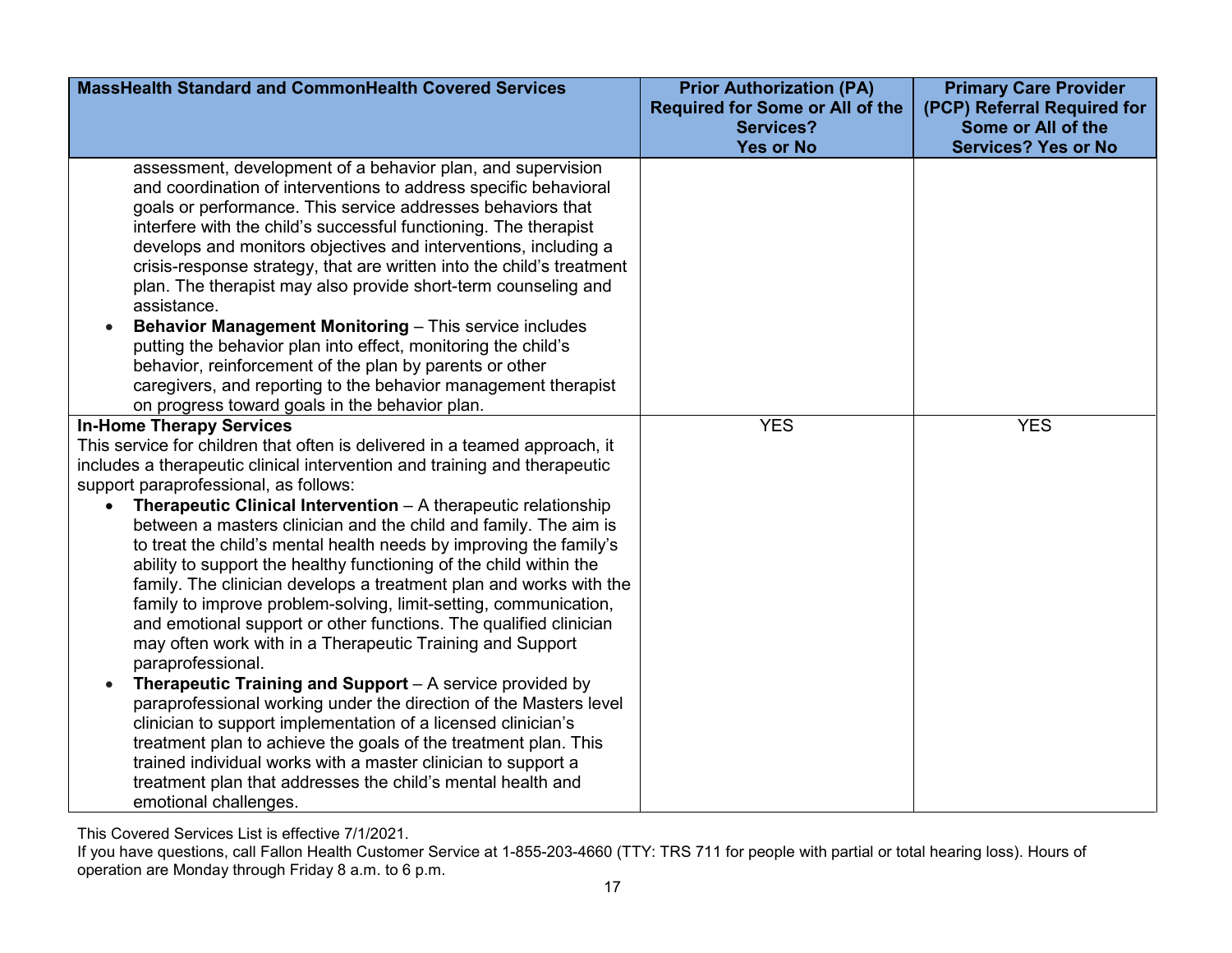| <b>MassHealth Standard and CommonHealth Covered Services</b>                                                                                                                                                                                                                                                                                                                                                                                                                                                                                                                                                                                                                          | <b>Prior Authorization (PA)</b><br><b>Required for Some or All of the</b><br><b>Services?</b> | <b>Primary Care Provider</b><br>(PCP) Referral Required for<br>Some or All of the |
|---------------------------------------------------------------------------------------------------------------------------------------------------------------------------------------------------------------------------------------------------------------------------------------------------------------------------------------------------------------------------------------------------------------------------------------------------------------------------------------------------------------------------------------------------------------------------------------------------------------------------------------------------------------------------------------|-----------------------------------------------------------------------------------------------|-----------------------------------------------------------------------------------|
|                                                                                                                                                                                                                                                                                                                                                                                                                                                                                                                                                                                                                                                                                       | <b>Yes or No</b>                                                                              | <b>Services? Yes or No</b>                                                        |
| <b>Intensive Care Coordination</b><br>A service that provides targeted case management services to<br>individuals under 21 with a serious emotional disturbance (SED). This<br>service includes assessment, development of an individualized care<br>plan, referral, and related activities to put the care plan into effect and to<br>monitor the care plan.                                                                                                                                                                                                                                                                                                                         | <b>YES</b>                                                                                    | <b>YES</b>                                                                        |
| <b>Therapeutic Mentoring Services</b><br>This service provides a structured, one-to-one relationship between a<br>therapeutic mentor and a child or adolescent up to the age of 21. Its goal<br>is to address daily living, social, and communication needs. Goals are<br>written into a treatment plan that is developed by the child or adolescent<br>and their treatment team. The service includes supporting, coaching, and<br>training the child or adolescent in age-appropriate behaviors,<br>communication, problem-solving, conflict resolution, and relating to<br>others in a healthy way. The therapeutic mentor works in settings such<br>as home, school or community. | <b>YES</b>                                                                                    | <b>YES</b>                                                                        |
| <b>Other Behavioral Health Services</b>                                                                                                                                                                                                                                                                                                                                                                                                                                                                                                                                                                                                                                               |                                                                                               |                                                                                   |
| <b>Electro-Convulsive Therapy (ECT)</b><br>A treatment that is used to treat depression that has not responded to<br>medications and psychotherapy. This treatment initiates a seizure with<br>an electric impulse while the individual is under anesthesia.                                                                                                                                                                                                                                                                                                                                                                                                                          | <b>YES</b>                                                                                    | <b>NO</b>                                                                         |
| <b>Emergency Services Program (ESP)</b><br>Services provided to adults age 18 and over who are experiencing a<br>behavioral health crisis. This service is provided by designated<br>emergency service program providers or, in some cases, by outpatient<br>hospital emergency departments. Services help identify, assess, treat,<br>and stabilize the situation and to reduce the immediate risk of danger.<br>Services are available 24 hours a day, seven days a week.                                                                                                                                                                                                           | <b>NO</b>                                                                                     | <b>NO</b>                                                                         |
| <b>Repetitive Transcranial Magnetic Stimulation (rTMS)</b><br>A treatment that is used to treat depression that has not responded to<br>medications and psychotherapy. In this treatment, rapidly changing<br>magnetic fields are applied to the brain through a wire attached to the<br>scalp.                                                                                                                                                                                                                                                                                                                                                                                       | <b>YES</b>                                                                                    | <b>YES</b>                                                                        |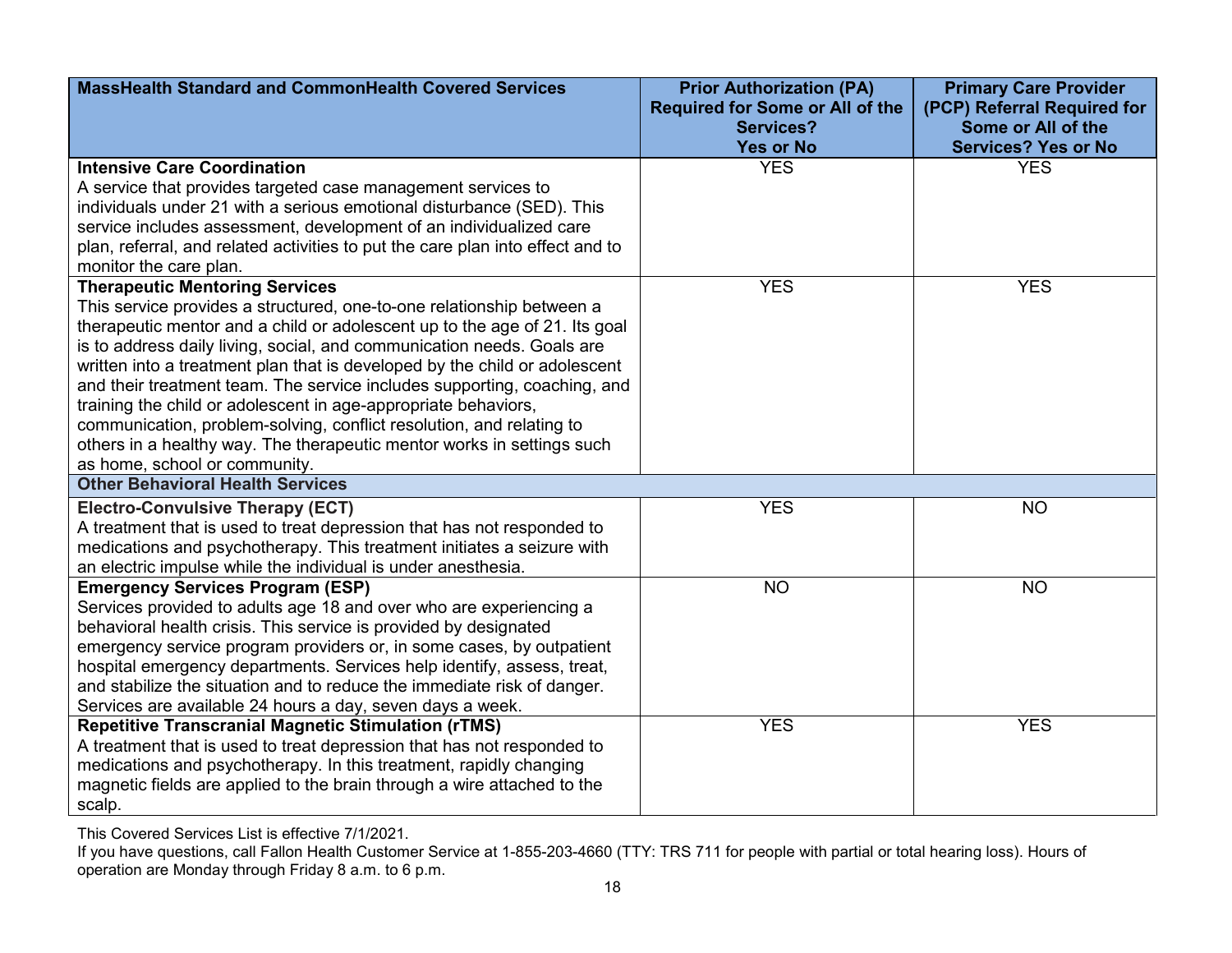| <b>MassHealth Standard and CommonHealth Covered Services</b>                | <b>Prior Authorization (PA)</b><br><b>Required for Some or All of the</b><br><b>Services?</b><br><b>Yes or No</b> | <b>Primary Care Provider</b><br>(PCP) Referral Required for<br>Some or All of the<br><b>Services? Yes or No</b> |
|-----------------------------------------------------------------------------|-------------------------------------------------------------------------------------------------------------------|-----------------------------------------------------------------------------------------------------------------|
| <b>Specialing</b>                                                           | <b>YES</b>                                                                                                        | NO.                                                                                                             |
| Treatment services provided to a member in a variety of 24-hour             |                                                                                                                   |                                                                                                                 |
| settings, on a one-to-one basis, to maintain the individual's safety.       |                                                                                                                   |                                                                                                                 |
| <b>Youth Mobile Crisis Intervention</b>                                     | NO.                                                                                                               | NO                                                                                                              |
| Services for youth under the age of 21 who are experiencing a               |                                                                                                                   |                                                                                                                 |
| behavioral health emergency. This service includes short-term mobile,       |                                                                                                                   |                                                                                                                 |
| on-site, and face-to-face treatment. It is used to identify, assess, treat, |                                                                                                                   |                                                                                                                 |
| and stabilize the situation and to reduce the immediate risk of danger.     |                                                                                                                   |                                                                                                                 |
| Services are available 24 hours a day, seven days a week.                   |                                                                                                                   |                                                                                                                 |

**\*These services are covered directly by MassHealth and may require authorization; however, Fallon Health will assist with the coordination of these services.** 

**\*\*If you are pregnant, you should contact MassHealth or Fallon Health because you may qualify for additional benefits due to your pregnancy.**

#### **Copays**

A copay is a small amount that a member pays when they get health services. The only time that a member may have a copay is when they get certain prescription drugs. Most members pay the following pharmacy copays:

- \$1 for each prescription and refill for each generic drug and over-the-counter drug covered by MassHealth in the following drug classes: antihyperglycemics, antihypertensives, and antihyperlipidemics; and
- \$3.65 for each prescription and refill for all other generic, brand-name, and over-the-counter drugs covered by MassHealth that are not \$1 as outlined above or excluded.

If a member is receiving a 90-day supply of a MassHealth covered prescription drug, the total copay amount for that 90-day supply will still either be \$1 or \$3.65 as outlined above.

#### **The following prescriptions and refills do NOT have any pharmacy copays:**

- Drugs used for substance use disorder (SUD) treatment, such as medication-assisted therapy (MAT) (for example, Suboxone or Vivitrol),
- Certain preventive drugs such as low-dose aspirin for heart conditions, drugs used to prevent HIV, and drugs used to prepare for a colonoscopy,
- Certain vaccines and their administration,

This Covered Services List is effective 7/1/2021.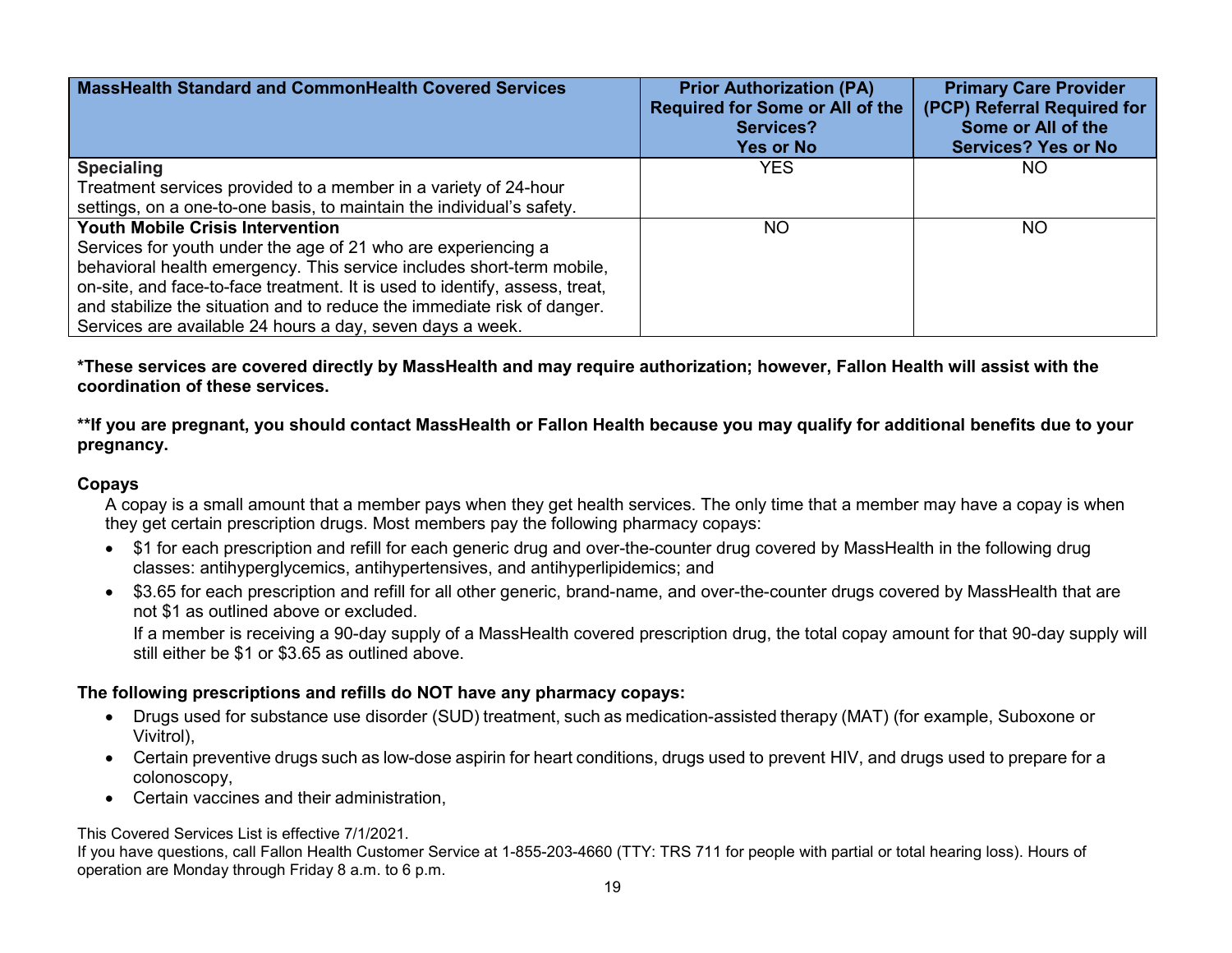- Family planning drugs or supplies, such as birth control pills (oral contraceptives),
- Drugs to help you stop smoking,
- Emergency services,
- Provider preventable services, or
- Other services described in MassHealth regulations (130 CMR 506.015 and 130 CMR 520.037).

Prescription drugs are the only benefit that may have copays. There are no copays for other covered services and benefits.

### **Members who do NOT have pharmacy copays**

Some members do not have to pay a copay at all. You do not have to pay a MassHealth copay for any service covered by MassHealth if:

- Your income is at or below 50% of the federal poverty level (FPL)
- You are eligible for MassHealth because you are receiving certain public assistance benefits such as Supplemental Security Income (SSI), Transitional Aid to Families with Dependent Children (TAFDC), or services through the Emergency Aid to the Elderly, Disabled and Children (EAEDC) Program. See regulations at 130 CMR 506.015 and 130 CMR 520.037
- You are under 21 years old
- You are pregnant or you have recently given birth (you are in the postpartum period)
- You are receiving benefits under MassHealth Limited (Emergency Medicaid)
- You are a member who has MassHealth Senior Buy-In or MassHealth Standard, and you are receiving a drug that is covered under Medicare Parts A and B only, when provided by a Medicare-certified provider
- You are in a long-term care facility such as:
	- $\circ$  A nursing facility
	- o Chronic-disease or rehabilitation hospital, or
	- o Intermediate-care facility for individuals with intellectual disabilities, or
	- o You have been admitted to a hospital from such a facility or hospital
- You are receiving hospice services
- You were a foster care child and you are eligible for MassHealth Standard, until age 21 or 26 as described in regulations at 130 CMR 505.002(H)
- You are American Indian or an Alaska Native and you are currently receiving or have ever received services at the Indian Health Service (IHS), an Indian tribe, a tribal organization, or an urban Indian organization, or
- You are in another exempt category (see regulations at 130 CMR 506.015 or 130 CMR 520.037).

## **Copay Cap**

Members are responsible for MassHealth pharmacy copays up to a monthly limit, called a copay cap, not to exceed 2% of the member's monthly household income.

This Covered Services List is effective 7/1/2021.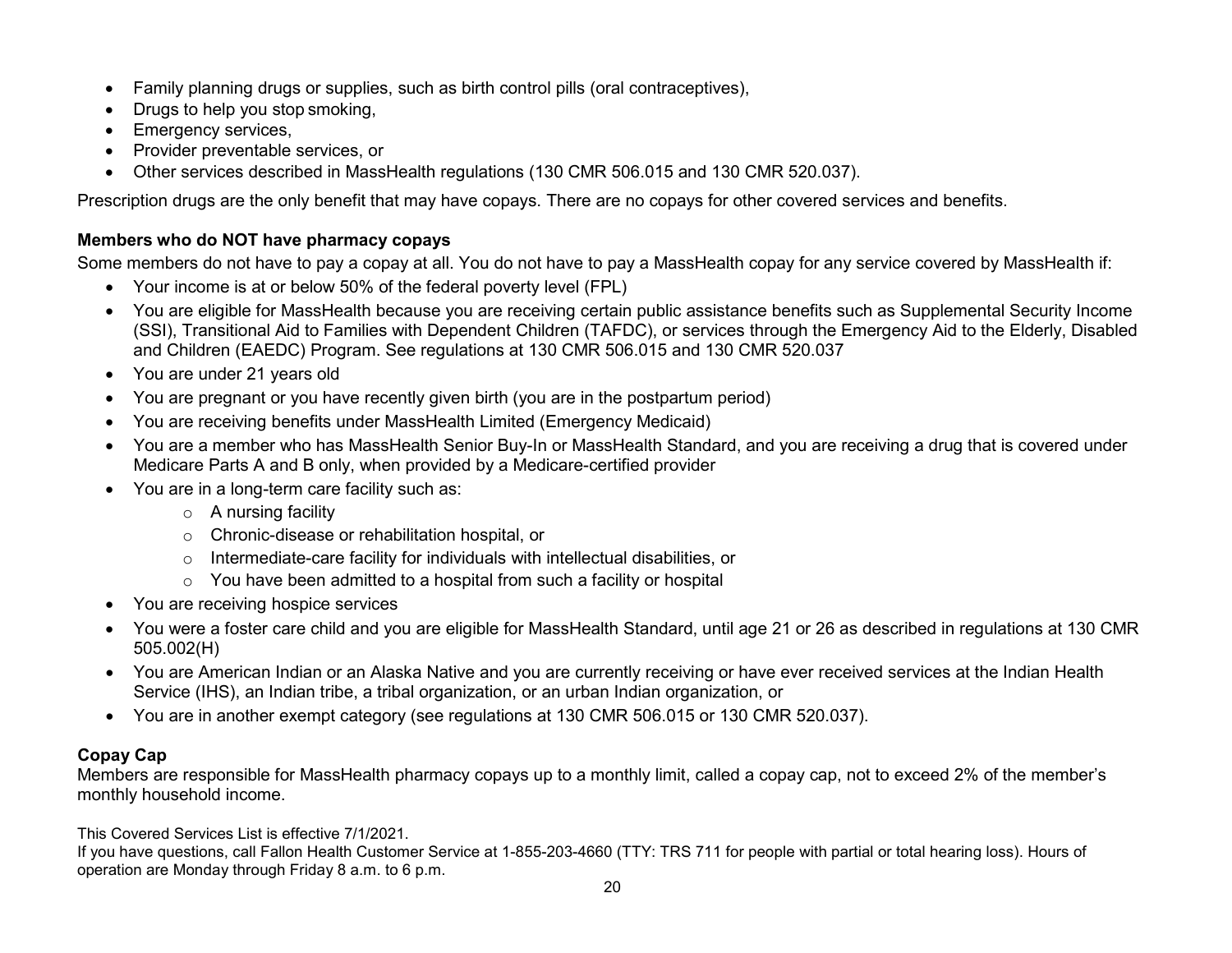- A copay cap is the highest dollar amount that members can be charged in pharmacy copays in a month.
- MassHealth calculates a monthly copay cap for each member based on the lowest income in their household and their household size. MassHealth rounds the copay cap down to the nearest \$10 amount. No copay will be more than \$60. The following table shows what the member's final monthly copay cap will be:

| If the member's monthly copay<br>cap is calculated to be: | The member's final monthly<br>copay cap will be: |
|-----------------------------------------------------------|--------------------------------------------------|
| \$0 to \$9.99                                             | No Copays                                        |
| \$10 to \$19.99                                           | \$10                                             |
| \$20 to \$29.99                                           | \$20                                             |
| \$30 to \$39.99                                           | \$30                                             |
| \$40 to \$49.99                                           | \$40                                             |
| \$50 to \$59.99                                           | \$50                                             |
| \$60 or More                                              | \$60                                             |

• For example, if your monthly copay cap is \$12.50 in July, you will not be charged more than \$10 of copays in July. If your household income or family size changes in August, your monthly copay cap may change for August.

Members do not need to pay any more pharmacy copays once they have reached their pharmacy copay cap for the month. MassHealth will send members a letter when they reach the monthly copay cap. If the pharmacy tries to charge the member any more copays for that month, the member should show the pharmacy the letter and the pharmacy should not charge the copay. Members who do not receive a letter, or who have any questions, should call the MassHealth Customer Service Center. See contact information below.

#### **Members who CANNOT pay the copay**

The pharmacy cannot refuse to give members their covered drugs even if they cannot pay the copay. However, the pharmacy can bill members later for the copay. Members must call the MassHealth Customer Service if a pharmacy does not give them the drugs. See contact information below.

### **Excluded Services**

The following services or supplies are not covered under MassHealth, unless they are medically necessary, or as noted.

- 1. Cosmetic surgery. There are exceptions if MassHealth agrees it is necessary for:
	- o Treating damage following injury or illness;
	- o Breast reconstruction following a mastectomy; or
	- o Other procedures that MassHealth determines are medically necessary.

This Covered Services List is effective 7/1/2021.